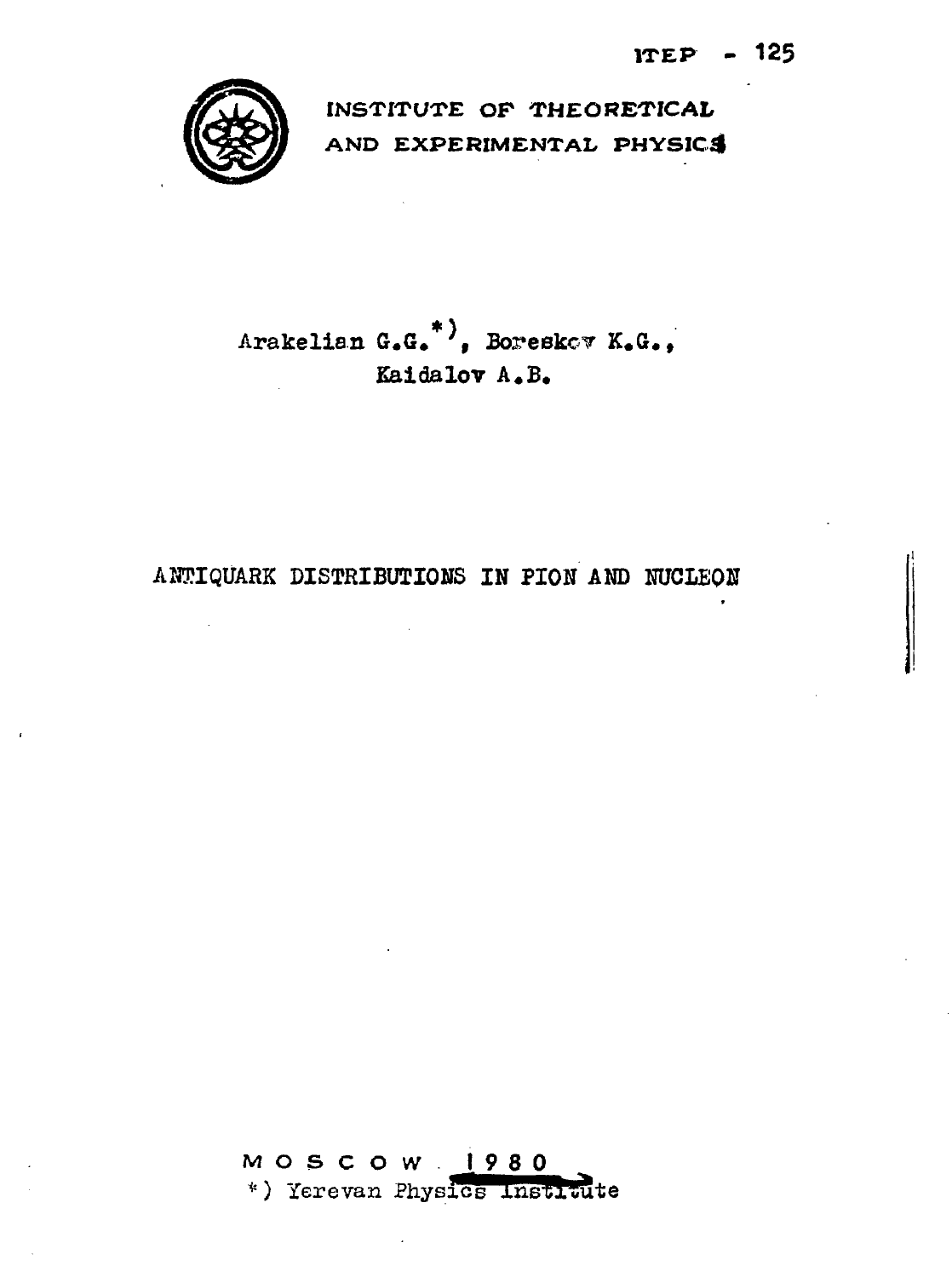# **FIIK 530.145:538.3**

 $M-T6$ 

#### Abstract

Relation between the antiquark distributions in pion and nucleon, based on the  $\pi$  -exchange hypothesis, is derived. The q-distributions in proton are calculated with the data on the valence antiquark distribution in pion as input. Results of the calculation agree with the experimental data. The role of the peripheral mechanism in formulation of the initial conditions for the chromodynamical evolution equations is discussed.

В итэф 1980

Г.Г.Аракелян, К.Г.Боресков, А.Б.Кайдалов Распределения ентикверков в пионе и нуклоне Работа поступила в ОНТИ 5/JL-I980r.

Подписано к печати З/IX-80г. Т-15259. Формат 70хI08 I/I6. Печ.л. І, 5. Тираж 290 экз. Заказ 125. Цена Пкоп. Индекс 3624.

Отдел научно-технической информации ИТЭФ.II 259. Москва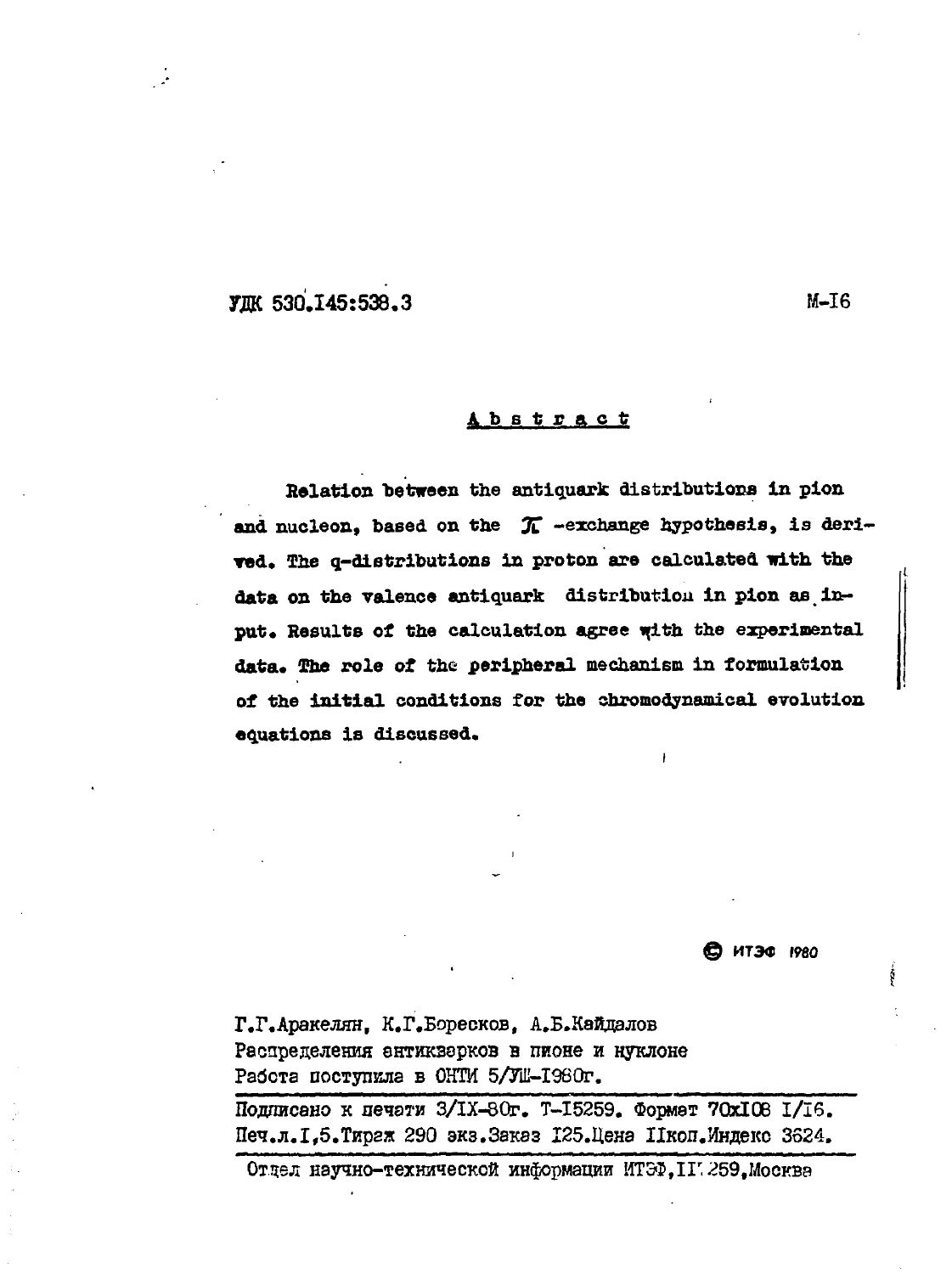#### **I. Introduction**

**Hard processes are widely used for the investigation of the internal structure of hadrons. These processes are desc ribed In terms of short distance interactions and allow** *one* **to obtain an information on distributions of the point-like** constituents (partons) in hadrons. It is assumed usually **that each hadron is characterized by the distribution func tions of different partons (quarks, antiquaries, gluons). Ge nerally speaking, these distributions depend on** the **resolu** tion of the measurement of hadronic structure, i.e. on the **value of the square of the 4-momentum Q<sup>2</sup> for the given hard process.**

**In the framework of** the **QCD-perturbation theory it is possible to find the relation** between these distributions **for different**  $Q^2 \gg r_c^{-2}$  (where  $r_c$  is the

**confinement radius).** ?or calculation of the distributions **it is however** necessary to make a hypothesis on the form of the distributions at some fixed value  $\mathbb{Q}_\lambda^{\mathbb{C}}$  . This is pos ~ **sible usually only** for *QQ* **-~Г** (for example, in the **valence quarks model),** i.e. in the region where the **pertur bation theory is** inapplicable.

Distributions of partons in hadrons are usually obtained **from the data** On some hard process, for exaaple, deep **inelastic** scattering of lepfcone, and then they are used in calculations of other hard processes.

The aim of this work is to find a relation between an**tiquark** ( *"q. )* distributions in pica and nucleon.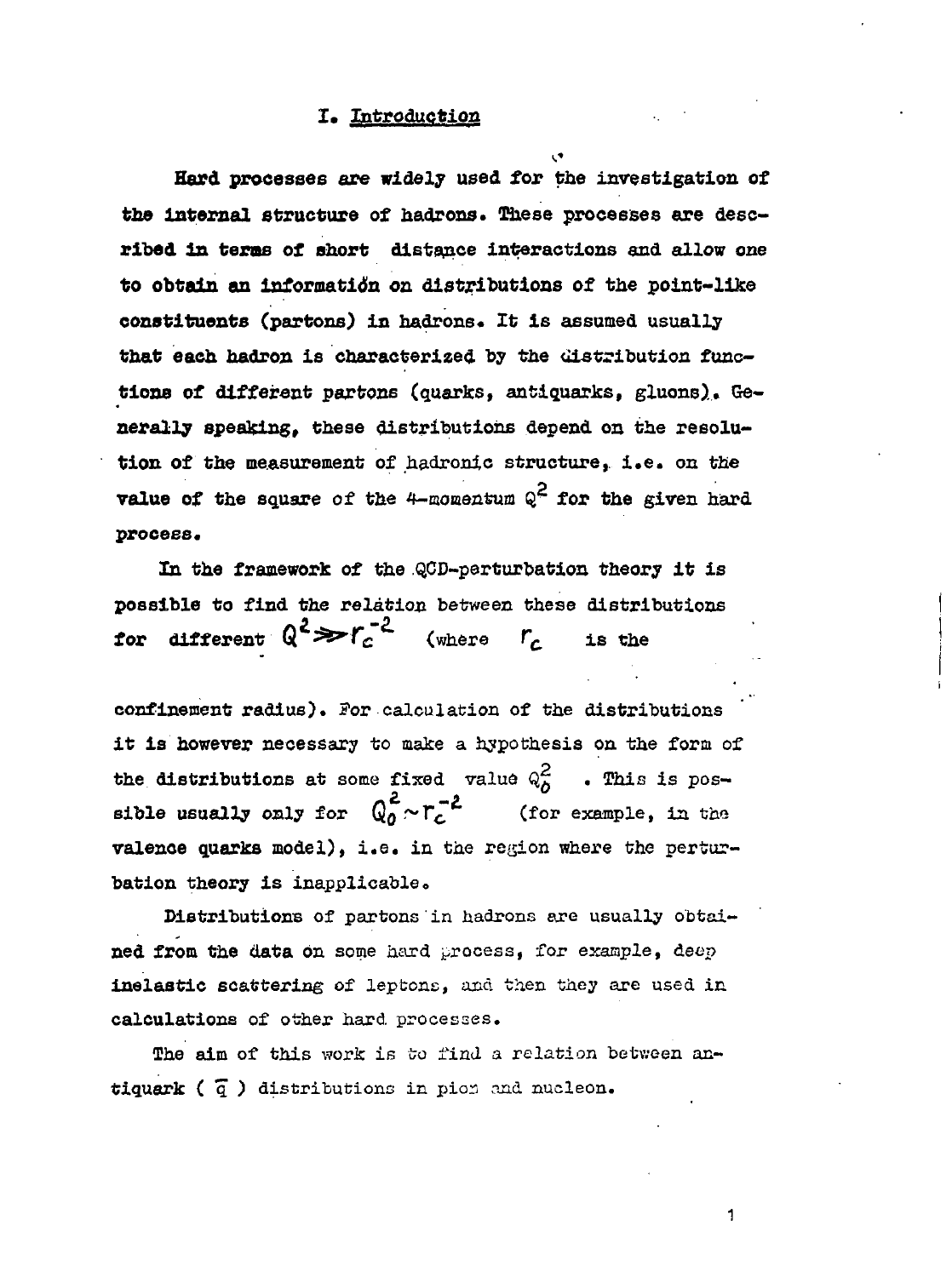**It has been shown in papers** *1\*1* **that it is possible to relate cross sections of hard processes in Ш and JfN in** teractions, using the  $J\hspace{-0.1cm}T$  -exchange model. This has been de**monstrated for massive lepton pair production processes I i, -meson production**  $[2]$  and for production of hadrons **with large transverse momenta** [3]

**The success of this description interpreted in terms of** the quark-gluon approach means that a significant portion **of antiquark in nucleon with relatively small fraction of** total momentum ( $X_{\overline{q}} \leq 0.3$ ) are due to the dissociation of this nucleon to a nucleon (or  $\Delta$  -isobar) and  $\pi$ -meson. **which is a source of "q (see fig. 1).**

**It should be noted that the** *Ж* **-meson exchange in this model is understood in some generalized sense, because the** square of the invariant momentum transfer |t| can be rather large (  $|t| \sim 1$ -2 GeV<sup>2</sup>). For small values of  $|t|$ the  $\pi$  -exchange is dominant, while for larger values of  $|t|$ other exchanges  $( \zeta, \omega, \ldots)$ , multipionic exchan**ges, absorbtion corrections, etc. can be important. Some of these effects are taken into account by the introduction of form factors (determined from experiment) into JT -exchan ge amplitude. Thus we will speak of the "effective" JT - -exchange, having in mind the virtual hadronic system,which** for small values of  $|t|$  is well approximated by the pl**on exchange. It is important that the**  $\pi$  **-exchange allows one to determine the absolute normalization of cross sec tions at small values of |t| and normalization at**  $|t| \sim 0.5 - 1$  GeV<sup>2</sup> is fitted with the parameters descri**bing the off-shell dependence of amplitudes.**

**It is possible to relate the cross section of hard**

 $\overline{c}$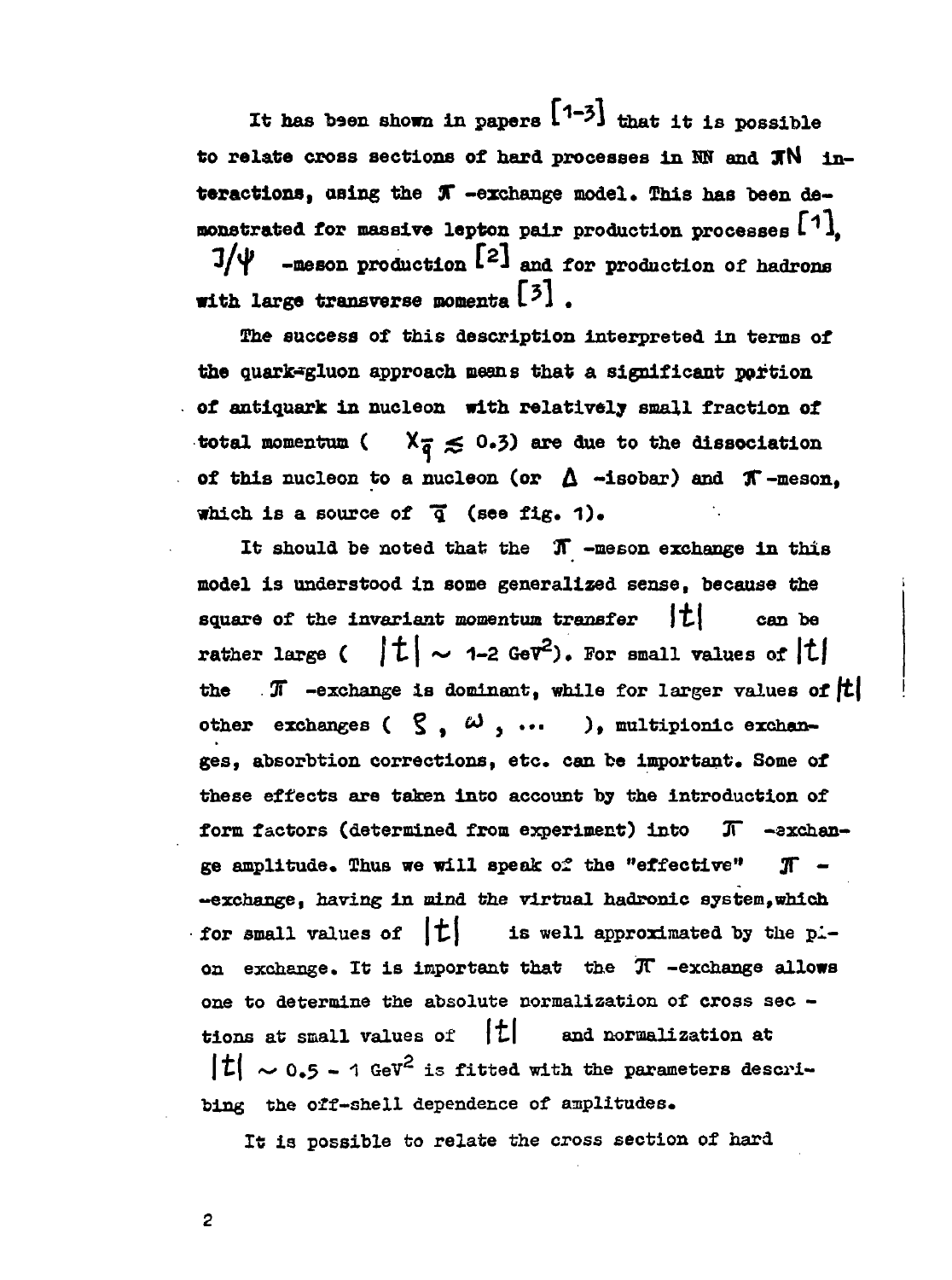**processes for proton and pion beams using the model of "ef fective" JT -exchange (see fig. 2 for deep inelastic lep** toproduction and fig. 3 for Drell-Tan process). On the other hand these cross sections can **be described in terms** of the quark-parton model. This leads to the relation between the **antiquark distributions in nucleon and pion.**

**It is shown in Sections 2 and 5 that analysis of deep Inelastic process and Drell-Tan process leads to the sane relation between the structure functions of nucleon and pi on. in spite of the kinematical distinctions of these pro cesses. The probabilistic interpretation of the** *%* **-exchan ge mechanism is discussed. In Section 4 the results of nume rical calculations of** *"q* **-distribution in proton are given. They agree with the experimental data. Role of the peripheral mechanism in formulation of the initial conditions for the Q0D evolution equation is discussed at the end of the paper.**

## **2\* Deep inelastic scattering**

**Consider the procese of deep inelastic leptoproductlon** on nucleon  $LN \rightarrow L' \Lambda$  . We are interested in the pro **cese of scattering on antiquark of nucleon, i.e. in the fol lowing combinations of structure functions**

لمنعار

$$
\overline{\mu}^N(x) = \frac{1}{4} \left( \frac{1}{x} F_2^{V_P^0}(x) + F_3^{V_P^0}(x) \right)
$$
 (1a)

$$
\overline{d}^N(x) = \frac{1}{4} \left( \frac{1}{X} F_2^{\overline{U}} \mathsf{P}(x) + F_3^{\overline{U}} \mathsf{P}(x) \right) \tag{1b}
$$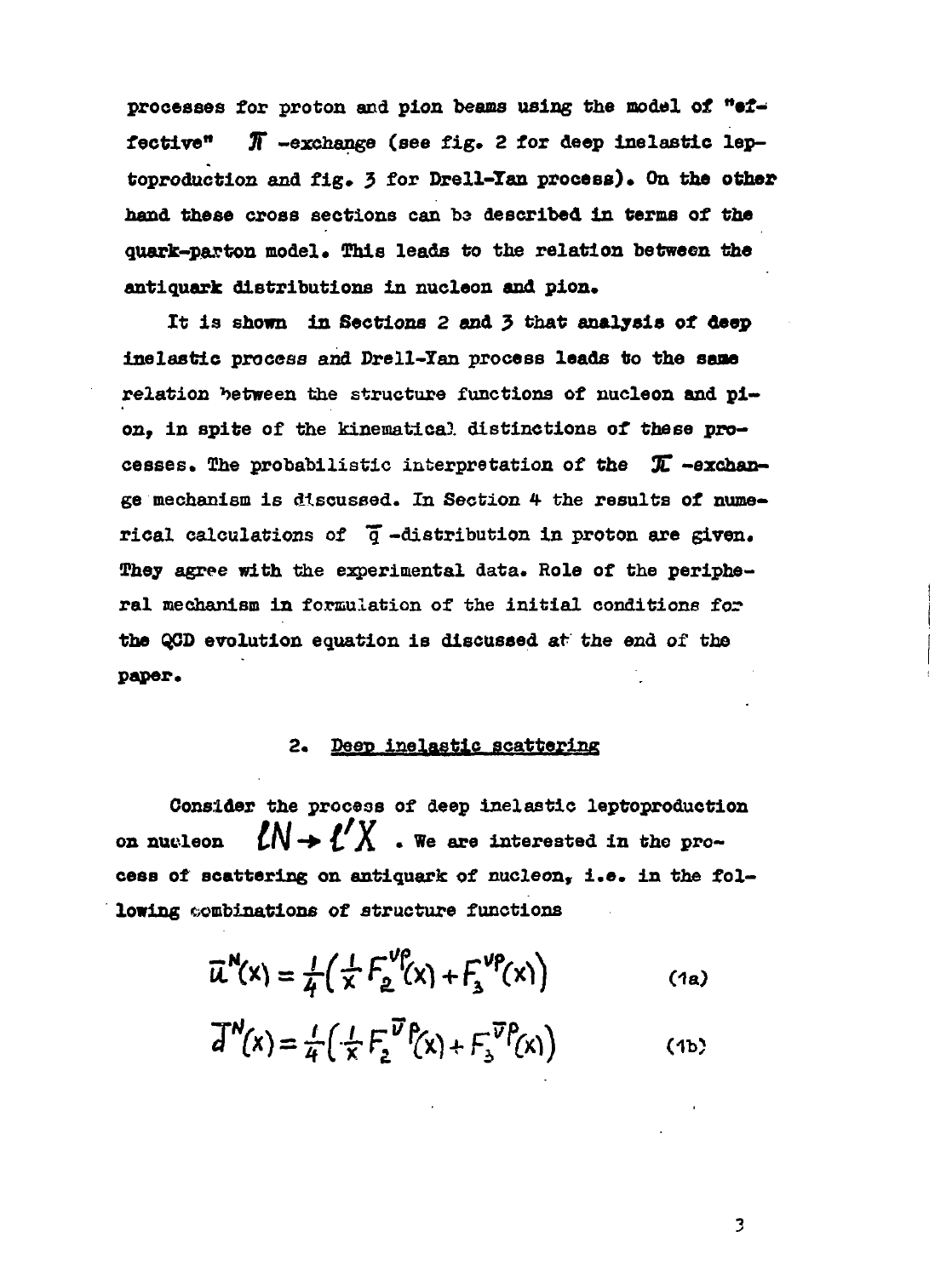**The assumption that these processes are described by the** *"J~-* **-exchange diagrams of fig. 2 leads to the following relation between the structure functions of nucleon and X -meson**

$$
W_{\mu\nu}^N(\beta_R, q) = \sum_R \int d^2_R(t) G_R^2(t) W_{\mu\nu}^N(\tilde{\rho}_R, q) \frac{d^3 \rho_R}{2E_R(2\pi)^3}
$$
 (2)

**where K. and** *P* **are the momenta of nucleon and virtual pion; P** *EB* **are the momentum and energy of**  $\texttt{particle} \quad \mathcal{R} = \mathcal{N}, \Delta \quad \texttt{if t - is the square of the virtual pion}$ **mass** ,  $q_a(t)$  are the **J**<sup>NR</sup> vertices which are writ **ten down in Appendix.** The functions  $G_{\alpha}(t)$  include the **propagator of IT -meson and the dependence of vertices** and  $W_{\mu\nu}^{\prime\prime}$  on the square of the virtual pion mass (in **the following we will describe then as fora factors). For** numerical calculations we use the same form of these functions as in ref. <sup>[7]</sup>, where production of massive lepton pair **has been described. The corresponding formulae are given in Appendix.**

 $W_{\mu\nu}^{\mu,\pi}$  are determined by the **standard expressions**

$$
W_{\mu\nu}^{N}(P_{N},q) = -(q_{\mu\nu} - q_{\mu} q_{\nu}/q^{2}) \cdot 2 F_{1}(x,q^{2}) +
$$
  
+  $(P_{N\mu} - \frac{1}{q^{2}} q_{\mu})(P_{N\nu} - \frac{1}{q^{2}} q_{\nu}) \frac{2}{\nu} F_{2}(x,q^{2}) -$   
-  $i \epsilon_{\mu\nu\sigma\lambda} P_{N\sigma} q_{\lambda} + F_{3}(x,q^{2})$  (3)

ś

**where**

$$
v = 2(p_{N} \cdot q) , Q^{2} = -q^{2} , X = Q^{2}/2v
$$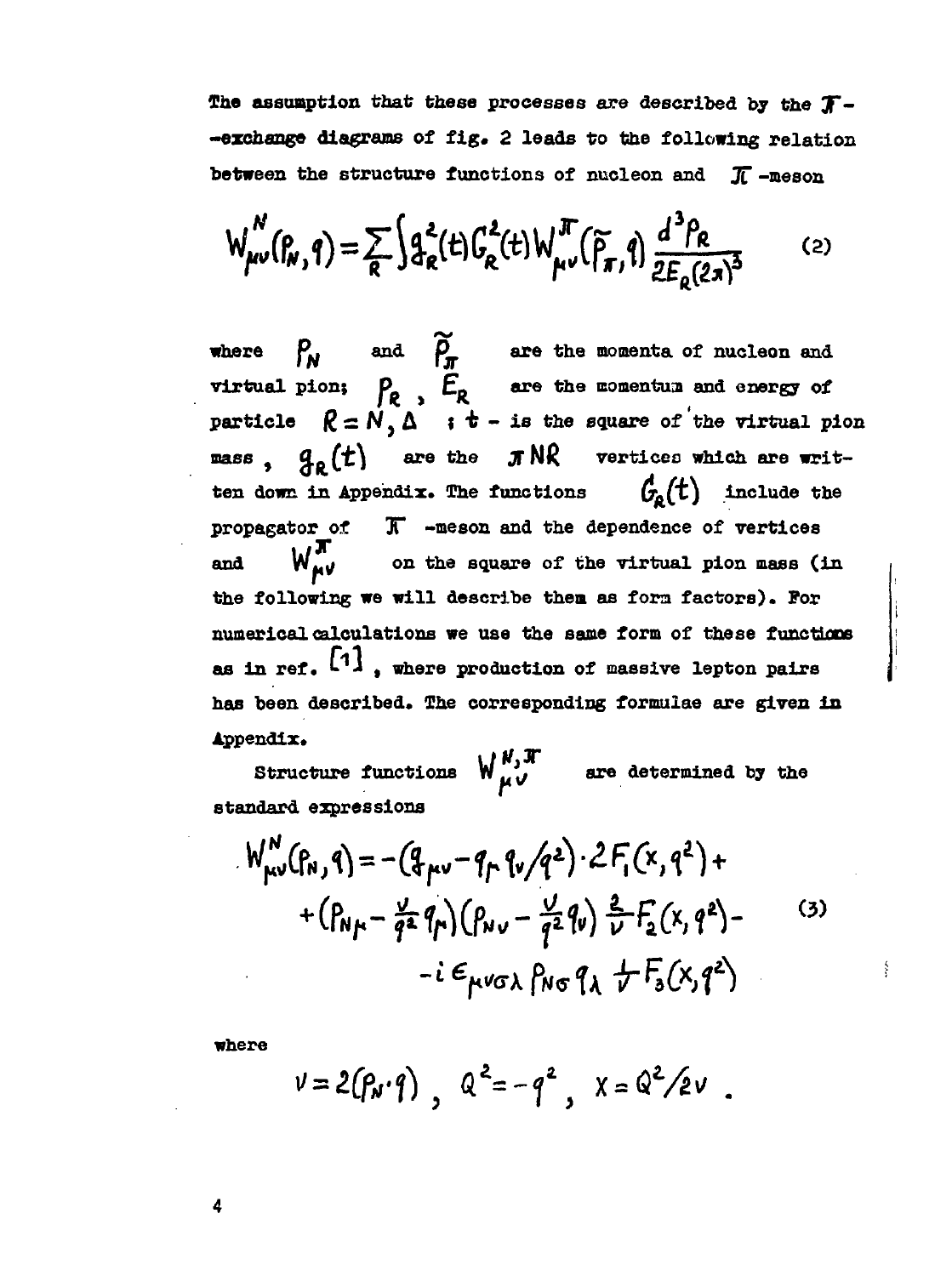For the process of deep inelastic scattering on  $\pi$  - $-$ meson the formula has the same structure with a substitu  $$ tion of  $V$  and  $X$  by  $\widetilde{V} = 2(\widetilde{P}_A \cdot \mathbf{1})$  and  $\widetilde{X} = Q^2/2\widetilde{V}$ .

It is convenient to use as integration variables the Feynman variable of  $\pi$  -meson  $\chi_{\pi} = \widetilde{\rho_{\pi}}_{n} / \rho_{\omega}$ , defined in the c.m. system of produced hadrons and the square of the momentum transfer  $t$  . The following approximate ( $s \gg m_f^2$ ) kinematical relations for these variables take place

$$
\mathbf{x}_{\pi} \simeq \widetilde{\mathbf{V}}/\mathbf{v} = \frac{\widetilde{S} + \mathbf{Q}^2}{\mathbf{S} \cdot \mathbf{Q}^2} \quad , \tag{4}
$$

$$
\begin{split} \n\mathcal{L} &\simeq -\frac{\rho_{\ell}^2}{1-\chi_{\pi}} + \mathcal{L}_{\ell}(x_{\pi}) = \\ \n&= -\frac{\rho_{\ell}^2}{1-\chi_{\pi}} - \chi_{\pi}\left(\frac{m_{\ell}^2}{1-\chi_{\pi}} - m_{N}^2\right) \,, \n\end{split} \tag{5}
$$

where  $\tilde{S}$  and  $S$  are the squared masses of systems, νN produced in  $VJ$ and -collisions, correspon dingly,  $\tau_R$  is the square of the minimal momentum transfer for production of particle  $R = N, \Delta$  with the mo- $P_{RII} = P_N (1 - X_N)$  . Phase space volume can be mentum written in terms of these variables as follows

$$
\frac{d^3R}{E_R} = \pi d x_{\pi} dt
$$

Introducing the function

$$
w_{\pi/\mathbf{N}}(x_n) = \frac{x_n}{16\pi^2} \sum_{R} \int dt \, g_R^2(t) \, G_R^2(t) \tag{6}
$$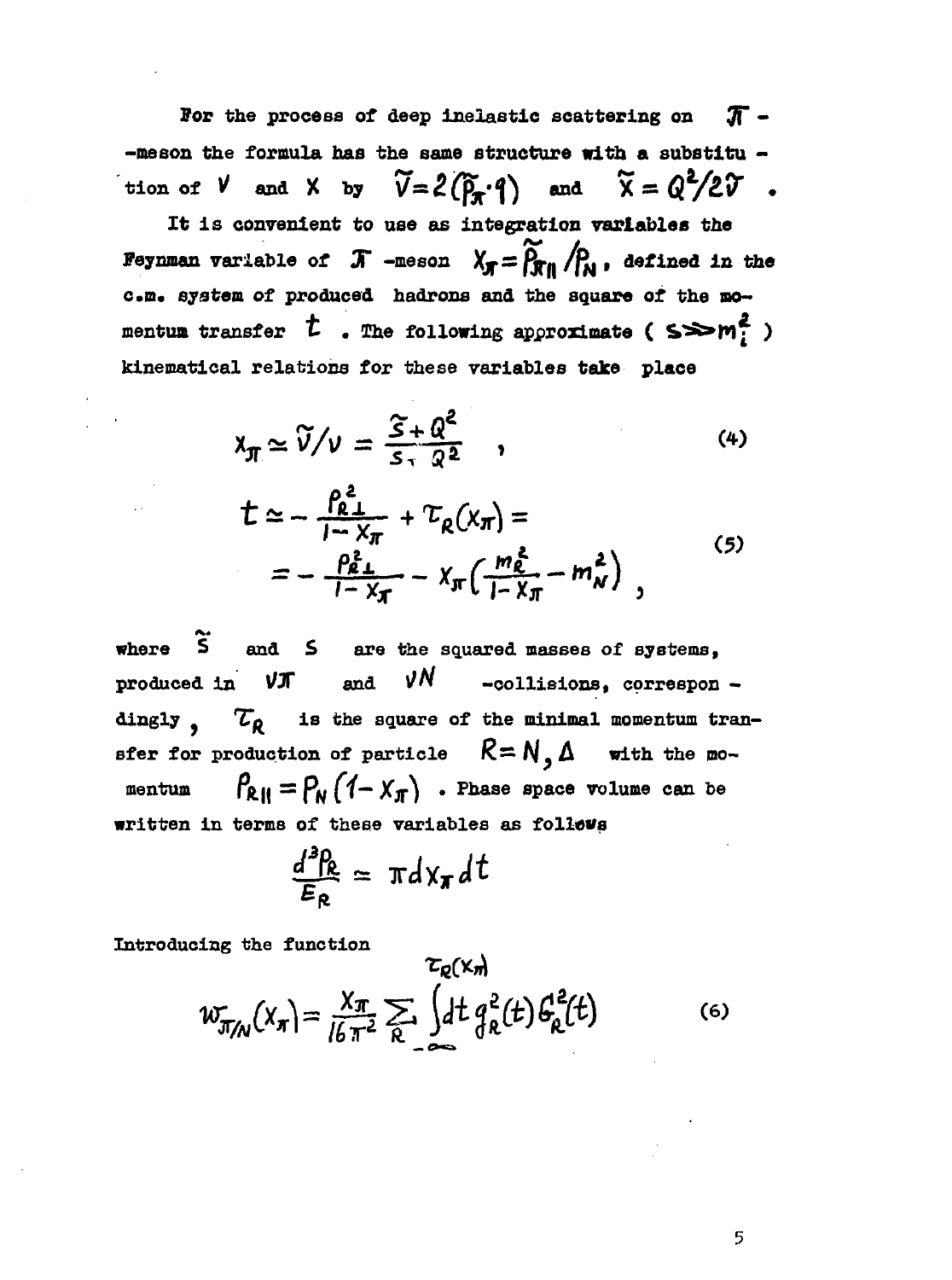**and isolating the tensor structures in the right-hand and left-hand parts of eq. (2) we obtain the following relation**

$$
\left\{F^{N}(x)\right\} = \int_{x}^{1} dx_{\pi} w_{\pi_{N}}(x_{\pi}) \left\{F^{N}(x/x_{\pi})\right\} , \qquad (7)
$$

where  $\uparrow$   $\uparrow$  <sup>'</sup>  $(X)$ ' denotes any of the structure functions  $\ddot{\alpha}$ 

**Eq. (7) and equalities (1a,b) lead to the relation between the antiquark distributions in nucleon and** *Ж* **-meson**

$$
\overline{q}^N(x) = \int\limits_x^1 \frac{d^2 x_{\pi}}{x_{\pi}} w_{\pi/N}(x_{\pi}) \overline{q}^N(x/x_{\pi}), \qquad \text{(8)}
$$

**where**  $\overline{q}^{N,T}(\chi)$  are the distribution functions of **u** and  **quarks in nucleon and pion correspondingly.**

## **3» Drell—Yan process**

Consider now the processes of lepton pair production in **UN. and jrN collisions. Analysis of these reactions also allows** one to obtain an information on the q and  $\overline{q}$  - dis**tributions in nucleon and pion Li .**

For NN-collisions an antiquark with momentum fraction **X**<sub>4</sub> and a quark with momentum fraction  $X_2$  (or with **interchange of momenta**  $X_i \rightleftarrows X_2$  ) annihilate and produce a leptonic pair with mass M and rapidity  $\mu$  . The**se variables are connected to**  $X_1$ **,**  $X_2$  **by the kinematical relations**

$$
X_1 = \sqrt{\epsilon} e^{\frac{\epsilon}{\epsilon}} , \quad X_2 = \sqrt{\epsilon} e^{-\frac{\epsilon}{\epsilon}} , \quad (9)
$$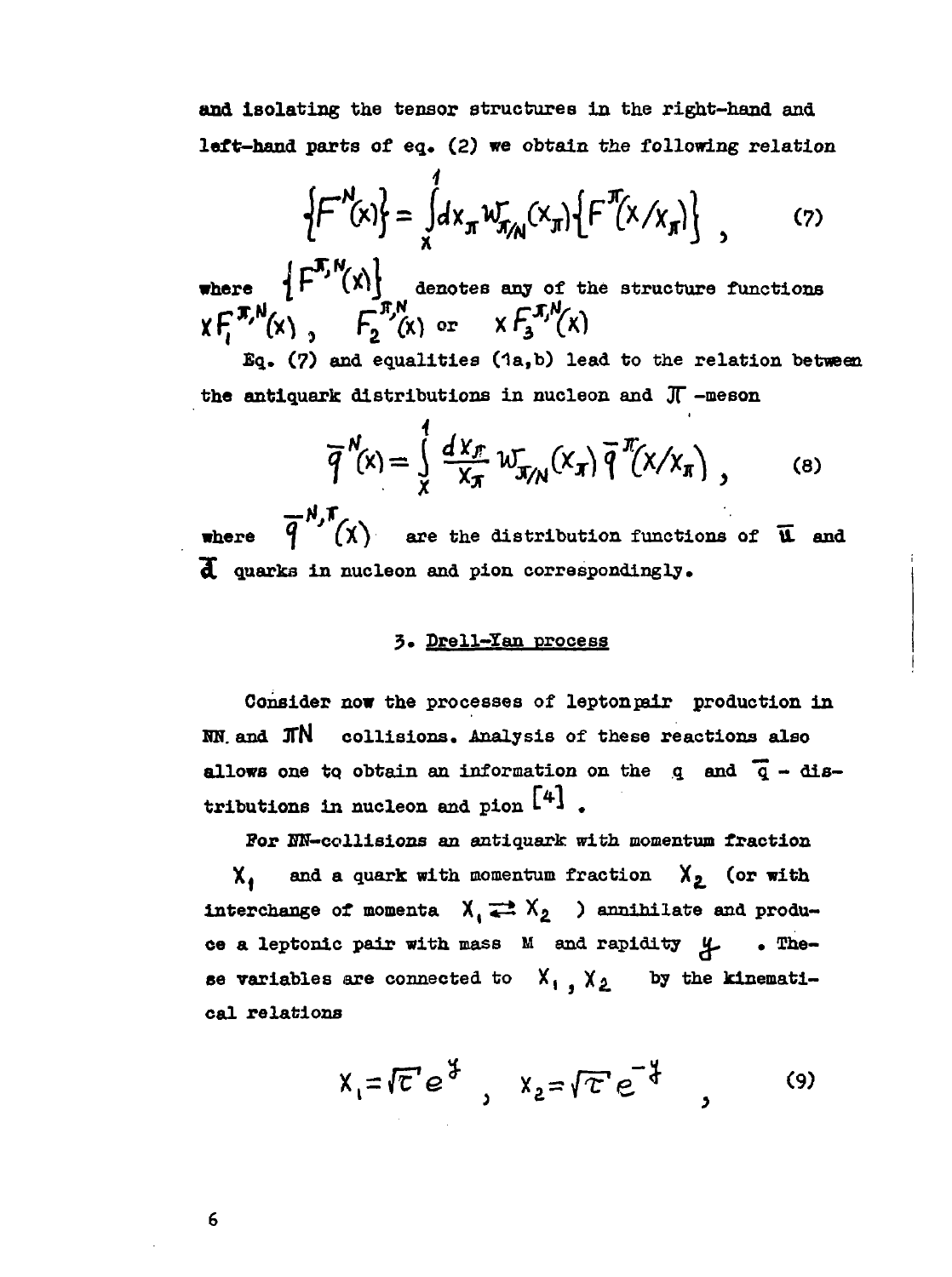**where**

$$
\tau = M^2 / s \tag{10}
$$

**She cross section has the form**

$$
\frac{d\sigma^{NN}}{dM\,dy} = \frac{8\pi\alpha^2}{9M^3} \sum_{4} z_{4} \left[ x_{1} \bar{q}_{4}^{N}(x_{1}) \cdot x_{2} q_{4}^{N}(x_{2}) + (x_{1} \pm x_{2}) \right] \tag{11}
$$

 $\frac{2}{x}$  is the charge of the  $f$ -ty pe quark).

**Por**  $\pi N$  collisions the same formulae are valid with **the only difference, that the main contribution to the crcas section (for not too small**  $X_2 \ge 0.05$ **) comes from an an**nihilation of an antiquark of  $\pi$  -meson with a valence quark of nucleon and contribution of the process  $q^T + \bar{q}^N \rightarrow \gamma^*$  can **be neglected**

$$
\frac{dS^{TM}}{dM d\tilde{g}} = \frac{8\pi\alpha^2}{9M^3} \sum_{\tilde{f}} \tilde{z}_{\tilde{f}} \left[ \tilde{\chi}_1 \tilde{q}_{\tilde{f}}^T(\tilde{\chi}_1) \cdot \tilde{\chi}_2 q_{\tilde{f}}^N(\tilde{\chi}_2) \right]. \quad (12)
$$

**For HN collisions we are interested in the region of such values of Ta M** */S* **, where an annihilation of a sea** antiquark with a valence quark of nucleon is important. In **terms of the JT -exchange mechanism this process is described by two diagrams of fig. 2. She contribution of these diagrams can be written in the form**

$$
\frac{dG^{MN}(s,y)}{dMdy} = \int g_R^2(t) \left[ \frac{c^2}{s} \frac{dG^{TM}(s,y)}{dMdy} \right] \frac{d^3P_R}{dE_R(2\pi)^3} + (13) + (symm.)
$$

**where S is the colliding nucleons c.a.energy squared}**  $P_{\mathsf{N}}$  is the momentum of the incident nucleon;  $P_{\mathsf{R}}$ ,  $E_{\mathsf{R}}$ **are the momentum and energy of particle**  $R = N \Delta$  **in**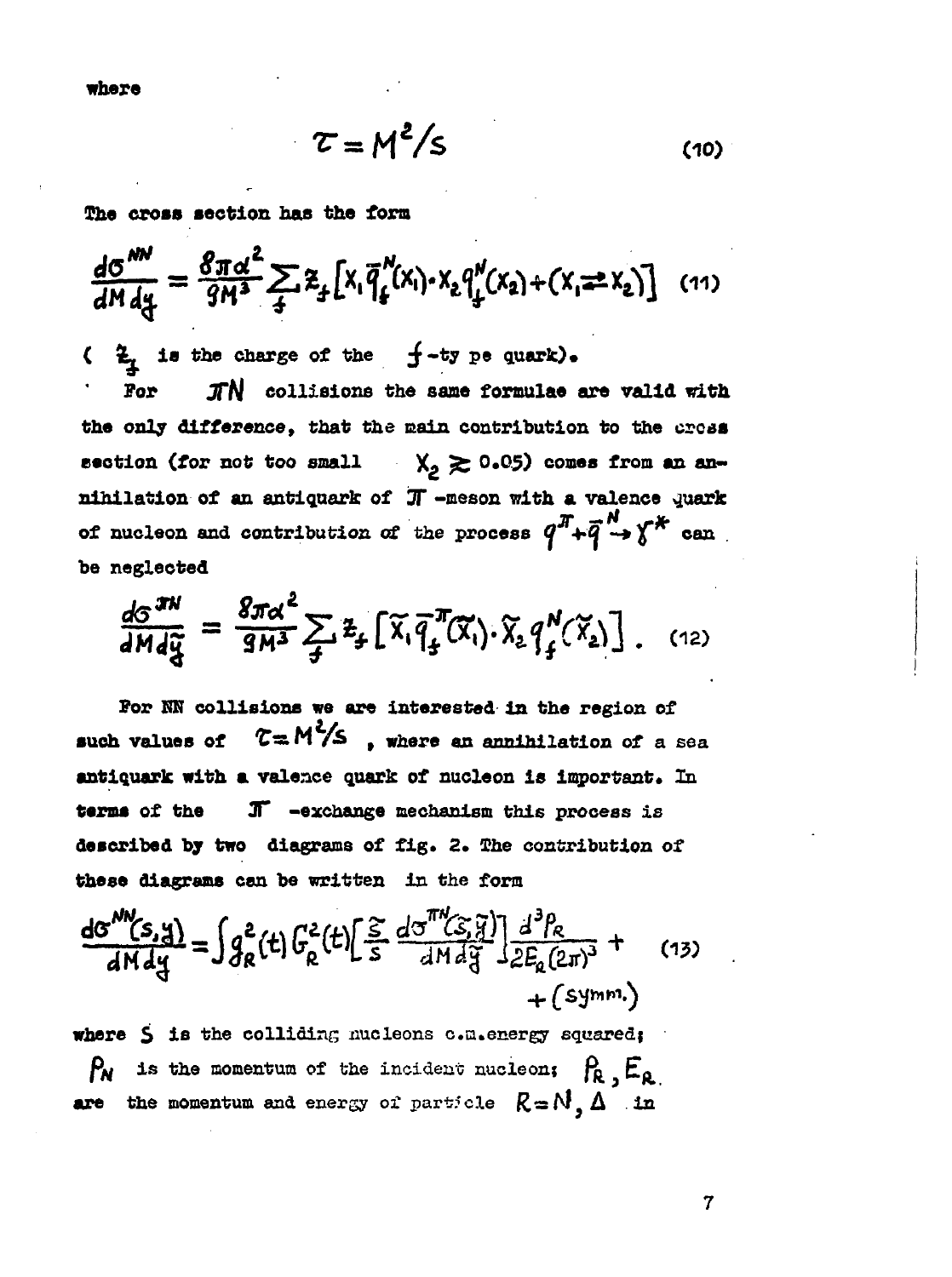this frame:  $\widetilde{S}$  is the square of invariant mass of  $\pi N$  --system.

**Functions**  $\mathcal{J}_{\mathfrak{g}}(t)$  and  $\mathcal{G}_{\mathfrak{g}}(t)$  have the same meaning as in Section 2 (see eqs.  $(A.1)$ ,  $(A.3)$  of Appendix).

Let us introduce the same variables  $X_{\mathbf{x}} = \rho_{\mathbf{x}}_{ii} / \rho_{N}$  and t as in Section 2, taking into account that for the process considered eq. (4) has the form

$$
X_{\text{J}T} \simeq \frac{S}{S} \tag{4a}
$$

and eq. (5) is unchanged.

Rapidities  $\cancel{4}$  and  $\cancel{4}$  in eq. (13) are defined in the overall c.m. reference frame and in the rest frame of JTN -system, correspondingly. Kinematically allowed regions of  $y$  and  $\widetilde{y}$  are determined by the conditions  $-y_0 < y < y_0$ .<br>and  $-\widetilde{y}_0 < \widetilde{y} < \widetilde{y}_0$ , where

$$
y_o = \ln \sqrt[1]{\pi} , \quad \tilde{y}_o = \ln \sqrt[1]{\mathcal{E}}, \quad (14)
$$

$$
\widetilde{\tau}/\tau = s/\widetilde{s} \simeq 1/\chi_{\pi} \qquad . \tag{15}
$$

The left boundaries of these distributions coincide (see fig.  $4$ ) thus we have

$$
\widetilde{y} = y + (y_0 - \widetilde{y}_0) = y + \frac{1}{2} \ln \frac{1}{x} \pi
$$
 (16)

The minimal value of  $X_{\pi}$  in the integral (13) can be determined by the substitution  $\widetilde{y} = \widetilde{y}_\sigma$ into eq. (16). This gives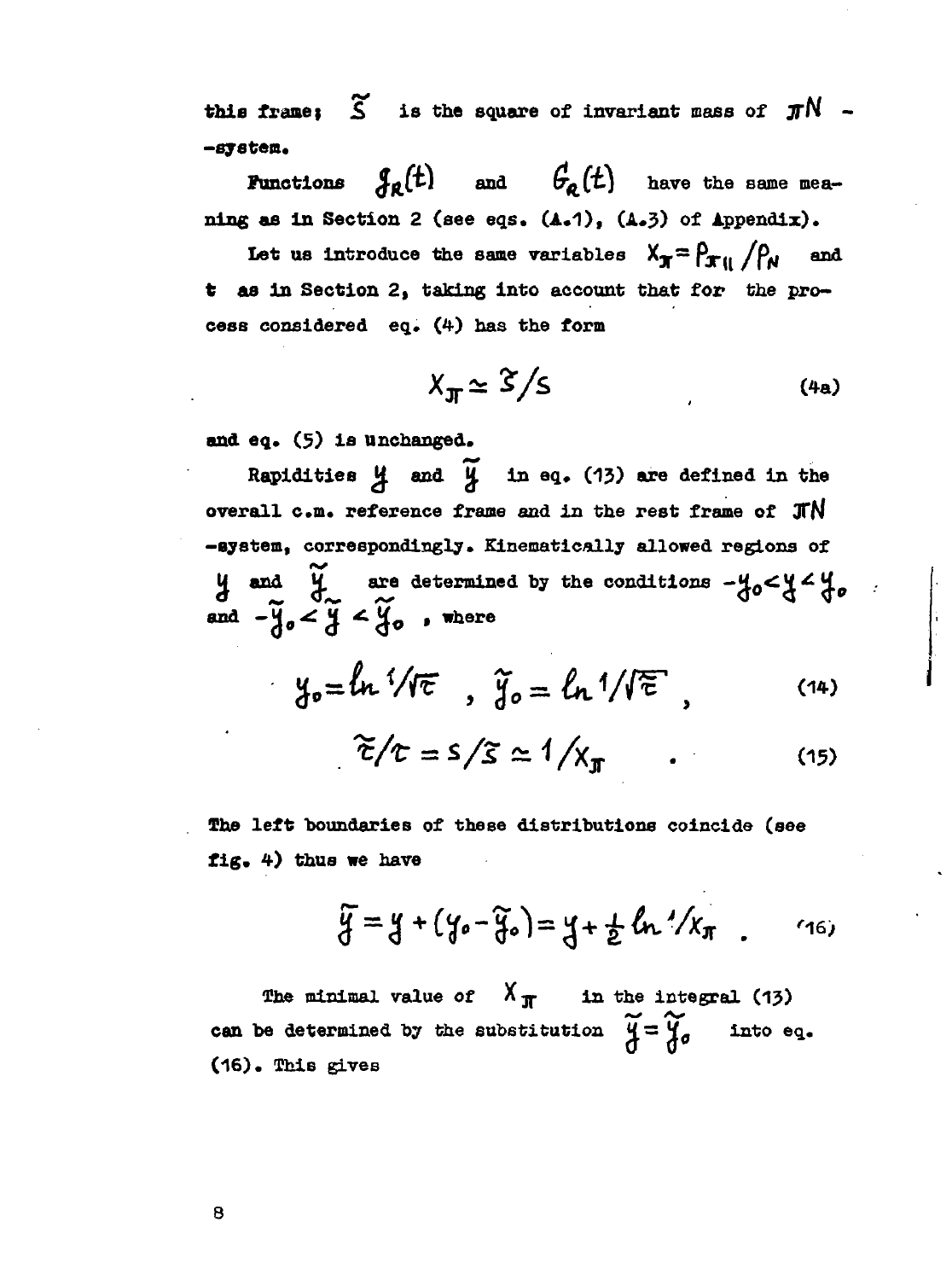$$
X_{\pi_{\text{min}}} = \sqrt{c} e^{\frac{c}{4}} = X_1
$$
 (17)

As a result relation (13) takes the form

$$
\frac{dG^{NN}(s,y)}{dMdy} = \int_{X_{\pi_{min}}}^{1} dX_{\pi} W_{\pi_{NN}}(X_{\pi}) \frac{dG^{NN}(s,y)}{dMdy} + (y \rightarrow -y) \qquad (18)
$$

where S and *%* are defined by eq. (4a) and (16) and function  $W_{\overline{J}/M}(X_{\overline{J}})$  is defined by eq. (6) in Section 2. Substituting equality  $(18)$  into eqs. (11), (12), which express the cross sections in terms of quark distributions and taking into account kinematical relations

$$
\widetilde{X}_2 = X_2 \qquad , \quad \widetilde{X}_1 = X_1 / X_{\pi} \tag{19}
$$

we obtain the relation between the distributions  $\overline{q}^N(x)$ and  $\overline{q}^{\pi}(x)$  , which coincides with eq. (8).

## 4. Probabilitistic interpretation

The diagrams of Figs. 2 and 3 were calculated in different kinematics. For example in deep inelastic process the upper limit for a variable  $\widetilde{\rho}_{\text{tr}}$  is equal to  $\sqrt{S}/2$ while for Drell-Yan process it equals  $(S-M^2)/2\sqrt{S}$  and the lower limit of integration depends on pair rapidity

Jd. etc. However it is easy *\*;o* see that only the common part of both diagrams, shown in fig. 1, is relevant for derivation of the relation between autiquarks distributions.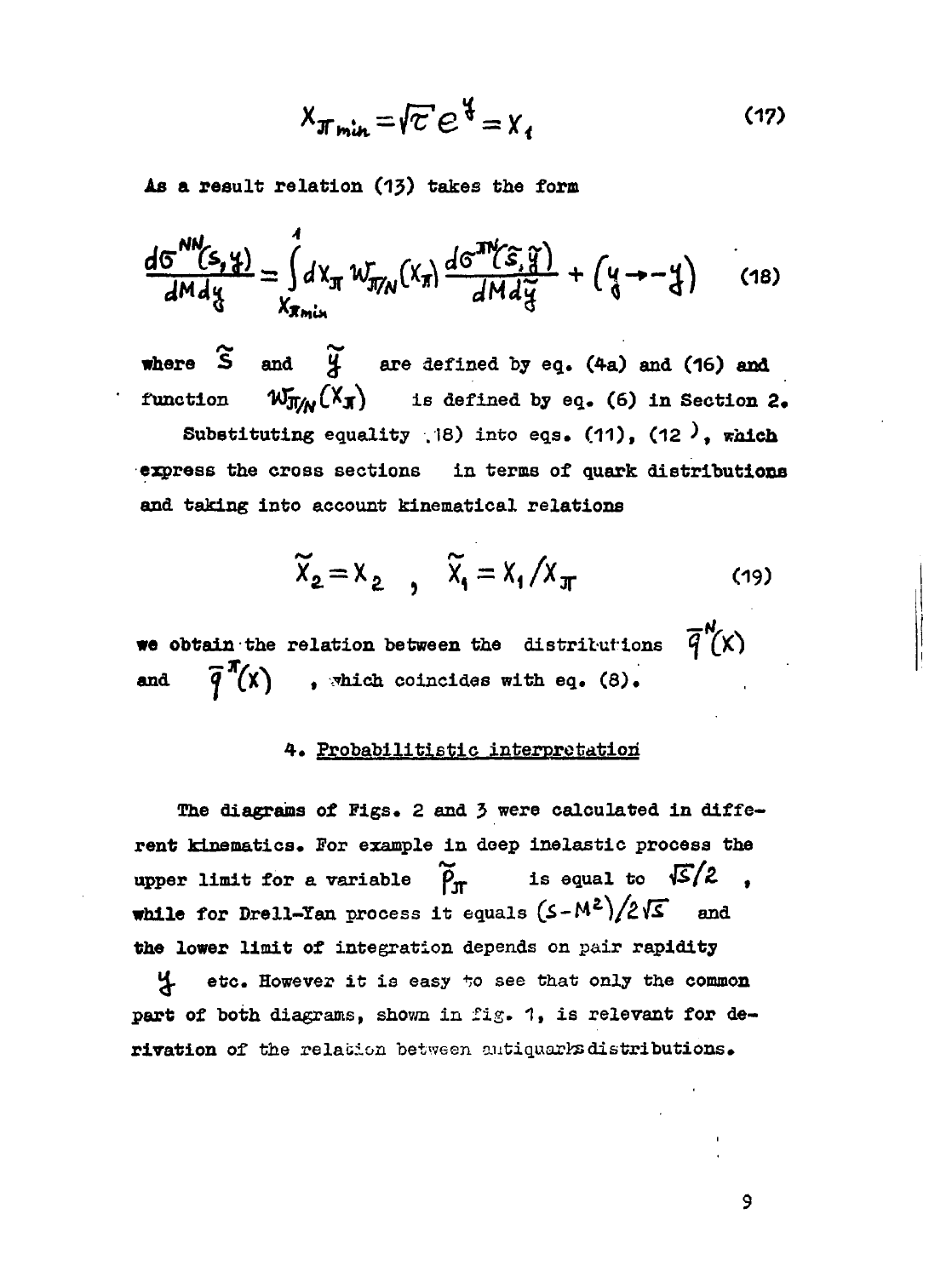**It is important that for this diagram the antiquark is on the mass shell (for parton model) or close to it**  $\left(\frac{\rho^2}{s}\ll Q^2\right)$ **for QOD case.**

**Let us note that though we have used the S-matrix appro ach and have integrated over the squared mass of the virtual pion, the final structure of eq. (18) allows the probabili stic interpretation» analogous to the one of the parton mo del and characteristic for the noncovariant perturbation** theory formalism.

**From this point of view a probability**  $\vec{q}^N(x)dx$  **to find an antiquark with the momentum fraction in the region between X** and  $X + dX$  in a nucleon is determined by **the integral of the product of the probability**  $W_{T/M}^N(X_T) dX_T$ **of nucleon dissociation into a pioii with the momentum frac tion in the interval**  $X_T$  and  $X_T + dX_T$  and a system **H** and the probability  $\overline{q}^N(X/\chi_{\overline{A}}) dX/\chi_{\overline{X}}$  to find an an**tiquark with the momentum fraction in the interval**  $X/X_{\overline{A}}$ **and**  $(X+dX)/X$ *x* in a *K* -meson, i.e.

$$
\overline{q}^N(x) dx = \int_{X} dX_{\pi} w_{\pi/N}(x_{\pi}) \overline{q}^T(x/x_{\pi}) d(X/x_{\pi})
$$
 (20)

This formula can be rewritten in the form

$$
x\overline{q}^{N}(x)dx = \int_{x}^{1} dx_{\pi} x_{\pi} w_{\pi/N}(x_{\pi}) (x/x_{\pi}) \overline{q}^{\pi}(x/x_{\pi}) d(x/x_{\pi})
$$
 (21)

**and** can be interpreted as the fact that the part of a nuc leon momentum in the interval  $(X, X+dX)$  carried by an antiquark is equal to the integral of a product of the pion momentum fraction in an interval (Xx, X<sub>N</sub>+dXx) an the fraction of an antiquark momentum in pion in the inter-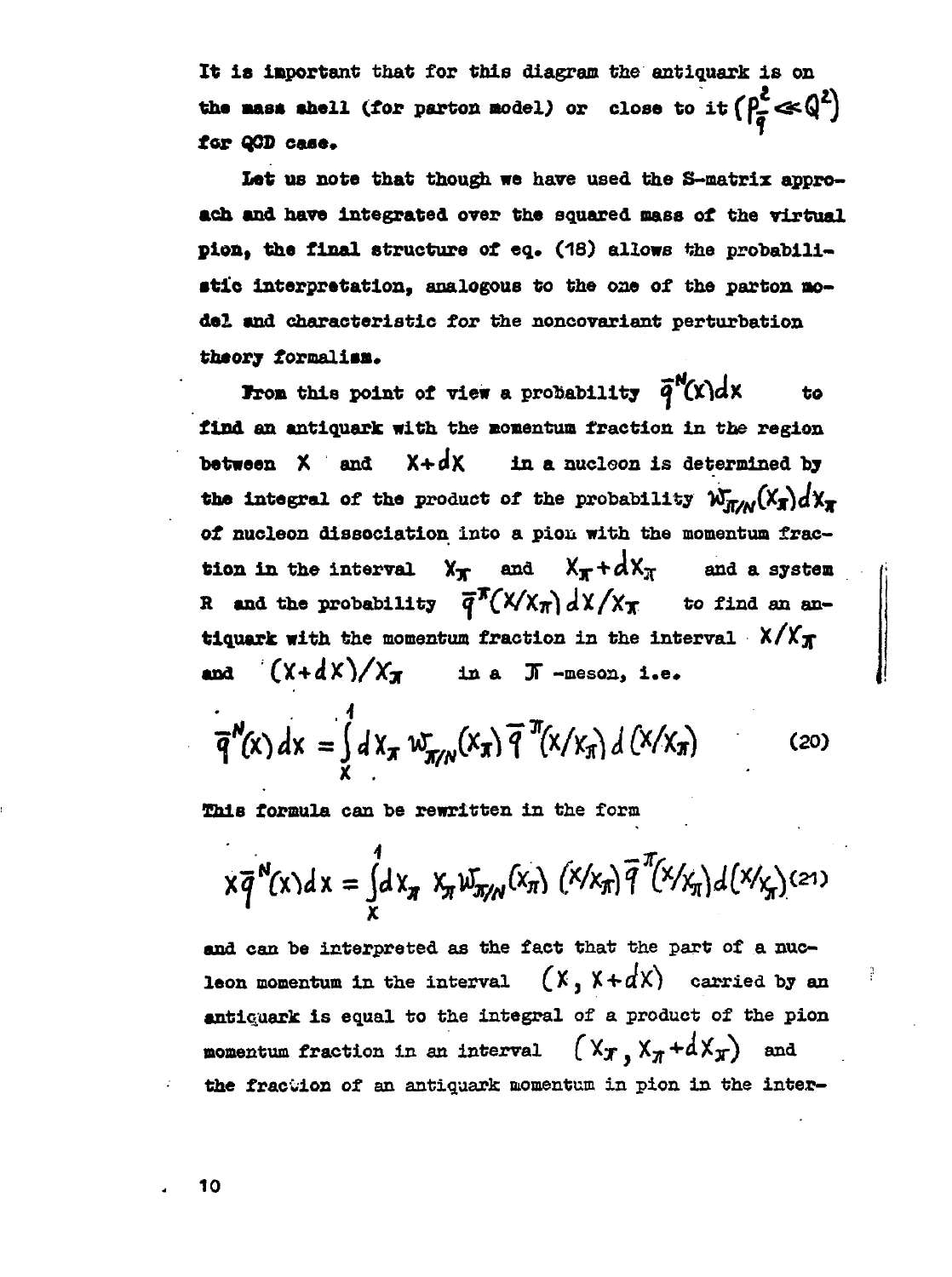val  $(X/X_{\pi} (X + dX)/X_{\pi})$ . So the value  $W_{\pi/N}(X_{\pi})$ can be interpreted as the JI-meson density in a nucleon when it dissociates to a  $T$ -meson and a system  $R$ . The integral of this function

$$
n_{\pi/N} = \int_0^1 w_{\pi/N}^r(x_\pi) dx_\pi
$$
 (22)

characterizes the mean number of "effective" pions in nuc- $\cdot$  leon  $\rightarrow$  and the quantity

$$
X_{\pi/N} = \int_{0}^{1} x_{\pi} w_{\pi/N}^{\dagger} (x_{\pi}) dx_{\pi}
$$
 (23)

corresponds to the mean fraction of the nucleon momentum T-neson. carried by a

Integration of formula (21) leads to the following relation

$$
X_{\overline{q}/N} = X_{\overline{q}/\pi} \cdot X_{\pi/N}
$$
 (24)

where  $X_{\bar{q}/N} = \int x \bar{q}^N(x) dx$  and  $X_{\bar{q}/N} = \int x \bar{q}^N(x) dx$ are the momentum fractions carried by antiquarks in proton and T-meson correspondingly.

An account of charge of the emitted  $J -$  meson is equivalent to the introduction of several functions

<sup>\*)</sup> It is worth to emphasize that we consider now only the It's worth to emphasize that we consider how only the<br>diperipheral fluctuation. The total number of mesons<br>produced in the development of the multiperipheral chain grows as a logarithm of energy.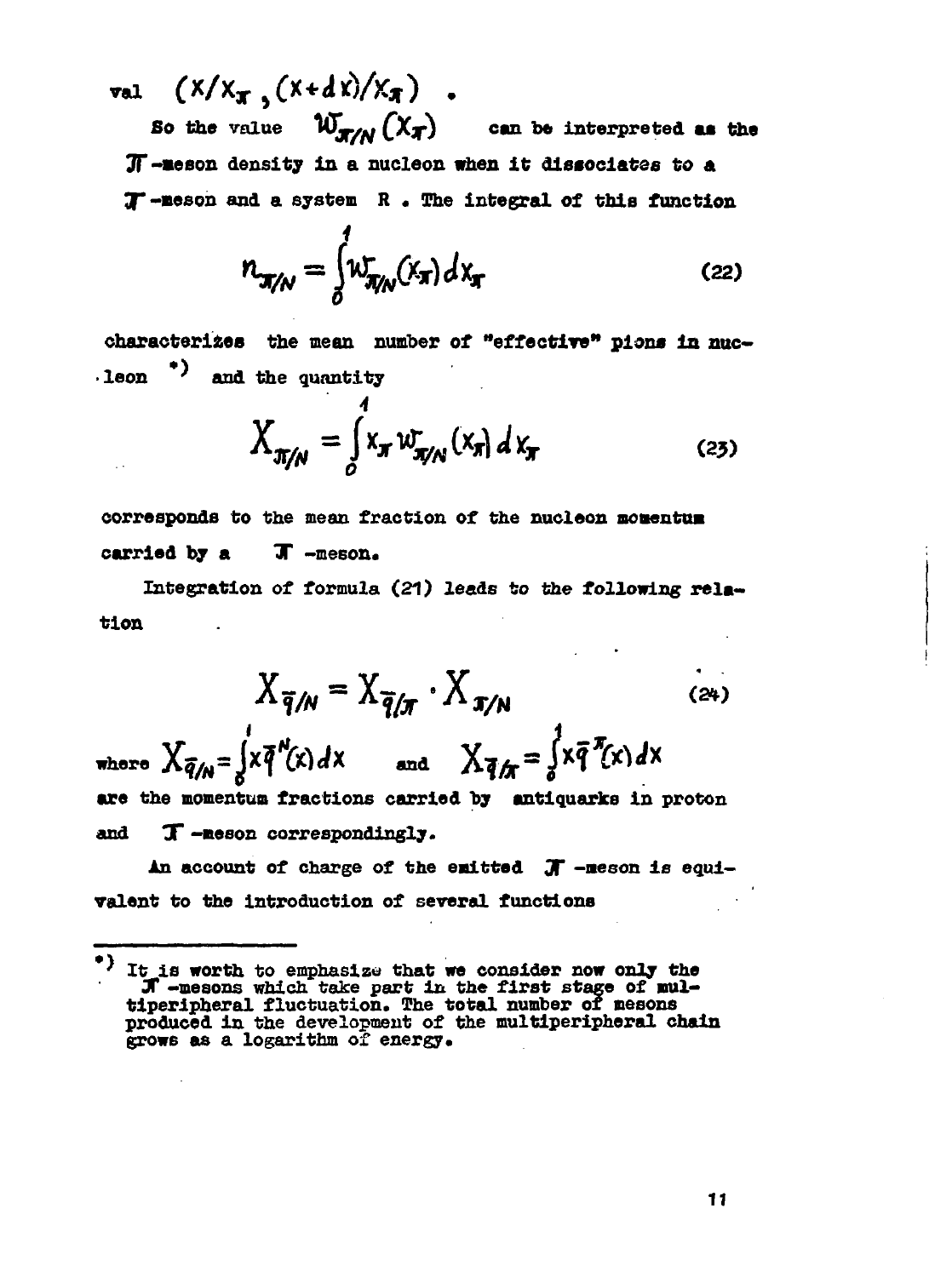$$
W_{N\rightarrow\pi^kR}(X_{\pi}) = \frac{X_{\pi}}{16\pi^2} \int \int_{\pi^kNR}^2(t) \, F_R^2(t) \, dt \quad , \qquad (25)
$$
\n
$$
(R = N, \Delta; K = +, -, 0)
$$

and the corresponding antiquark distribution functions  $\overline{u}^{\pi^k}(x)$ ,  $\overline{d}^{\pi^k}(x)$ .

The connection between the antiquark distribution in proton and pion is determined by Eq. (8) where  $W_{TM}(X_T)$ can be expressed in terms of the probabilities  $w_{\rho \to \pi^0 p}(X_{\pi})$ and  $w_{p+q-q+1}(x_q)$  and the isotopic coefficients

$$
W_{\pi/N}^{\mathsf{r}}(X_{\pi}) = W^{(N)}(X_{\pi}) + w^{(2)}(X_{\pi}) = \mathfrak{Z}w_{\rho \to \pi^{\circ} \rho}^{\mathsf{r}}(X_{\pi}) + 2w_{\rho \to \pi^{\circ} \Delta^{\ast}}^{\mathsf{r}}(X_{\pi})^{(26)}
$$

This formula takes into account the nucleon dissociation insystems only. Generally spea-ЛN to the and ЛΔ king, it is necessary to take into account a possible production of a system R with larger masses ( $\pi N$ ,  $K\Lambda$ ) etc.). It follows from Eq. (5) that the value of  $\mathcal{L}_{0}(\mathbf{X}_{T})$ grows when the mass  $mg$ increases, so the contribu $m_{\ell}^2 \geq 2$  GeV<sup>2</sup>) in formula (6) tion of larger masses ( is concentrated in the region of small  $X_{\overline{N}}$  and therefo- $\overline{q}^N(x)$  distribution only in the xre influences the gion of very small X . The numerical estimates of the  $\boldsymbol{u}^{(L,M)}(\boldsymbol{X}_{\boldsymbol{m}})$ large mass contribution are given in Section 4.

#### 4. Numerical results

In this Section we give the numerical estimates for the antiquark distributions in nucleon. calculated with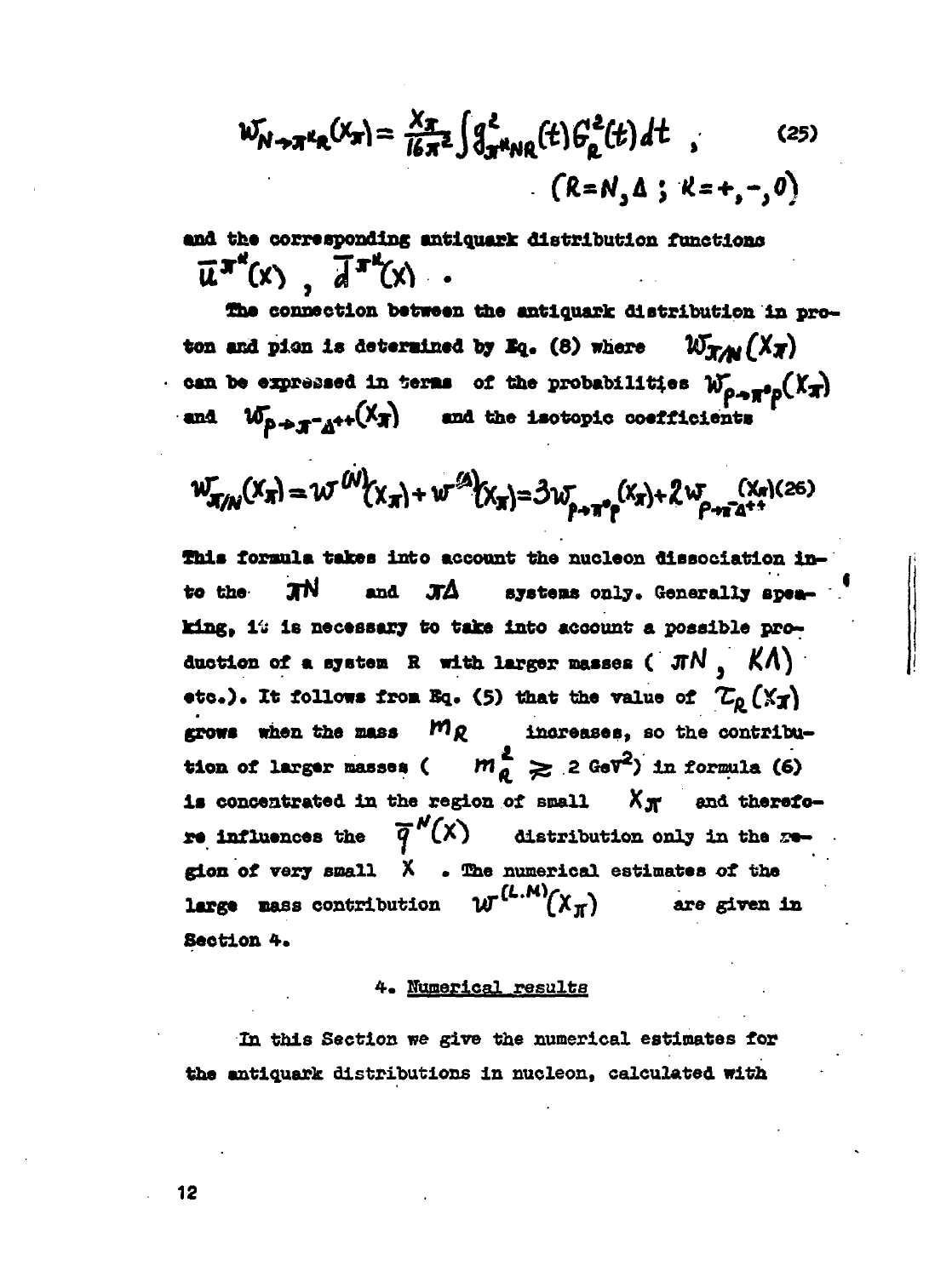the use of form factors from ref.  $[1]$ . Formulae for the form  $G_{\Lambda}$  (t) and  $G_{\Lambda}(t)$  and the values of para**factors** meters are given in Appendix.

The distributions  $W^{(N)}(X_T) = 3W_{\rho \to \pi^0 \rho} (X_T)$  and  $W^{(A)}(X_T)$  $= 2w_{p+r-1} (x_{\pi})$ are shown in fig. 5. Full curves are calculated with form factors (A.3), (A.4) and dashed curves corresponds to form factors  $(4.5)$ ,  $(4.5)$ . The curve  $W^{(L,M)}(X_T)$ correspond to the contribution of large masses ( $m_a^2 > 2$  GeV<sup>2</sup>) calculated with the form factor of ref. <sup>10</sup>, where the triple-pomeron region of inclusive mucleon spectra has been doscribed.

The quantities  $n_{\rho}$  and  $X_{\rho}$  for  $R = N_{\rho} \Delta$  and  $m_R^2$  > 2 GeV<sup>2</sup> and  $n_{\pi/R} = \sum n_R$ ;  $X_{\pi/R} = \sum n_R X_R / n_{\pi/R}$ which follows from these distributions are given in Table I.

It is easy to see that in the framework of the JT-meson exchange model the inelastic cross sectior of NN interaction is connected asymptotically to the total  $\pi N$ cross section by the relation

> $\sigma_{\text{NN}}^{\text{inel}} \simeq n_{\text{min}} \sigma_{\text{min}}^{\text{tot}}$  $(27)$

 $M_{\pi/N} \simeq$  1.4 and  $G_{\pi N}^{tot} \simeq$  24 mb this relation **For**  $G_{\text{NN}}^{\text{ineC}} \simeq 32$  mb which is in an agreement with the gives experimental value.

At present an information on the  $\pi$  -meson structure function follows mainly from the data on the muon pairs production in  $\pi N$  -collisions  $[5,6]$ . The experimental data of Refs.  $[5]$  and  $[6]$  differ in normalization, in particular the quark distribution in pion were extracted from the data of Ref.  $[6]$  by the Drell-Yan formula with the use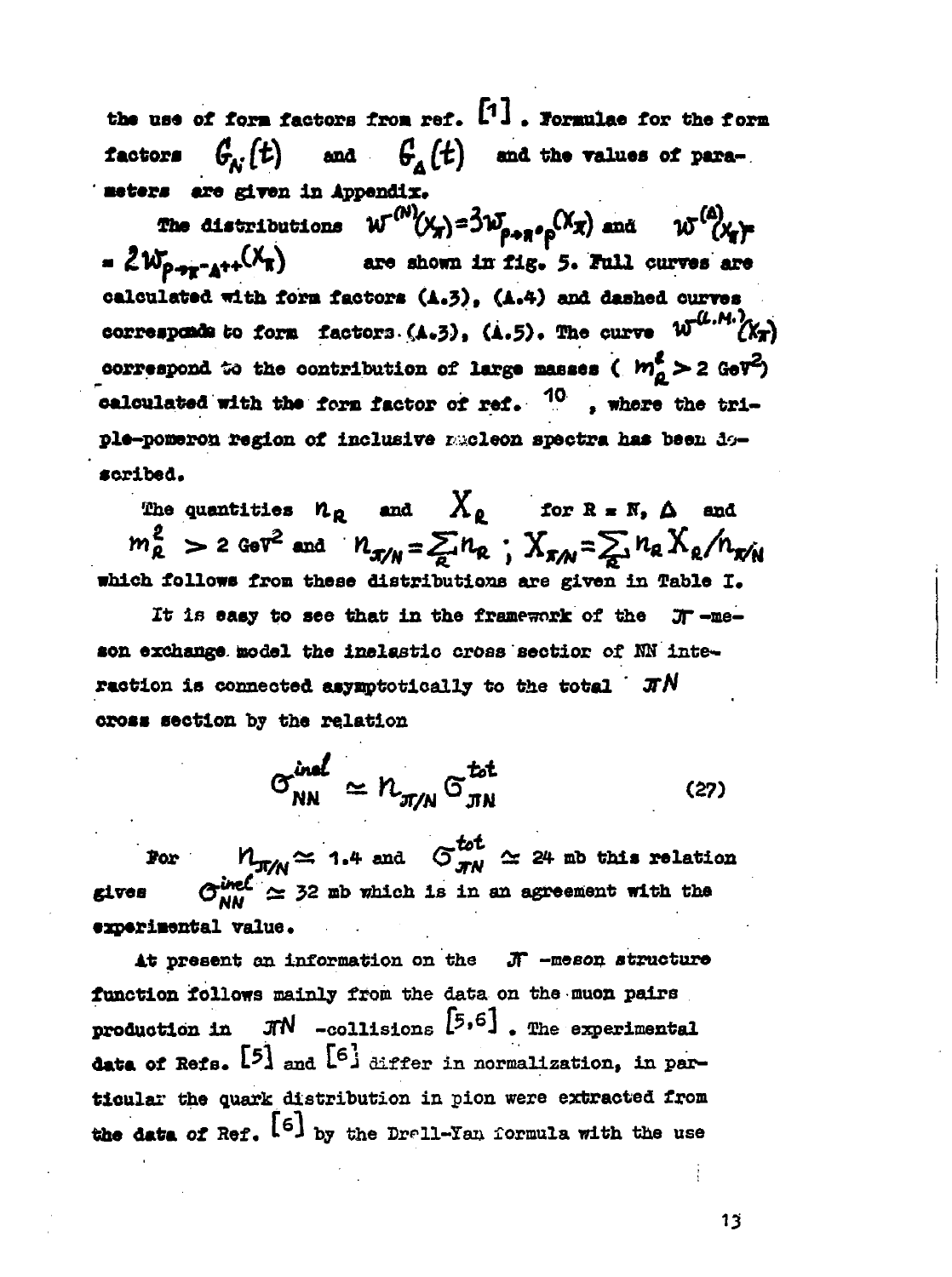of normalization factor  $K \simeq 2.3$ . The factor of the same **magnitude is needed in order to describe by the Drell-Tan formula the data of Ref.** [6] for proton beam.

The data on  $\pi$ -meson structure function of ref.  $[5]$ and the results of ref. <sup>[6]</sup> obtained with the normalization **factor K&2| 3 do not contradict each other and are shown** in Fig. 6. We have used the following parametrization of **this function**

$$
F^{T}(x) = x q^{T}(x) = 0.5 \sqrt{x} (1-x) + 0.2 (1-x)^{3} (28)
$$

**«here the first term corresponds to the valence quark dist ribution in pion and the second one - to the sea contribu tion. The distribution (28) gives for the mean fraction of momentum** carried by quarks the value  $X_{q/q} = X_{\bar{q}/2} \approx 19\%$ , i.e. **gluona carry about 60% of the total momentum. The curve in Fig. 6 corresponds to the parameterization given by Eq.(28).** 

**The antiquark distribution in nucleon**  $\chi \bar{q}^N(x)$  cal**culated using Sqs. (8), (А.З), (А.4-), (28) is shown in Fig. 7. To illustrate the uncertainty of the theoretical calcu lation due to parametrization of form factors we give pre dictions for two extreme sets of parameters (shaded area in fig. 7) both of which lead to a reasonable description of the experimental data on Drell-Yan process and inclusi ve** N and  $\Delta$  -production in the framework of the  $\pi$ -ex**change model.**

**The large mass contribution is shown by the dashed curve.** It is important at very small  $X \leq 0.05$ .

**The antiquark distribution in nucleon obtained from the experimental data** *\*• \** **on the deep inelastic neutrino**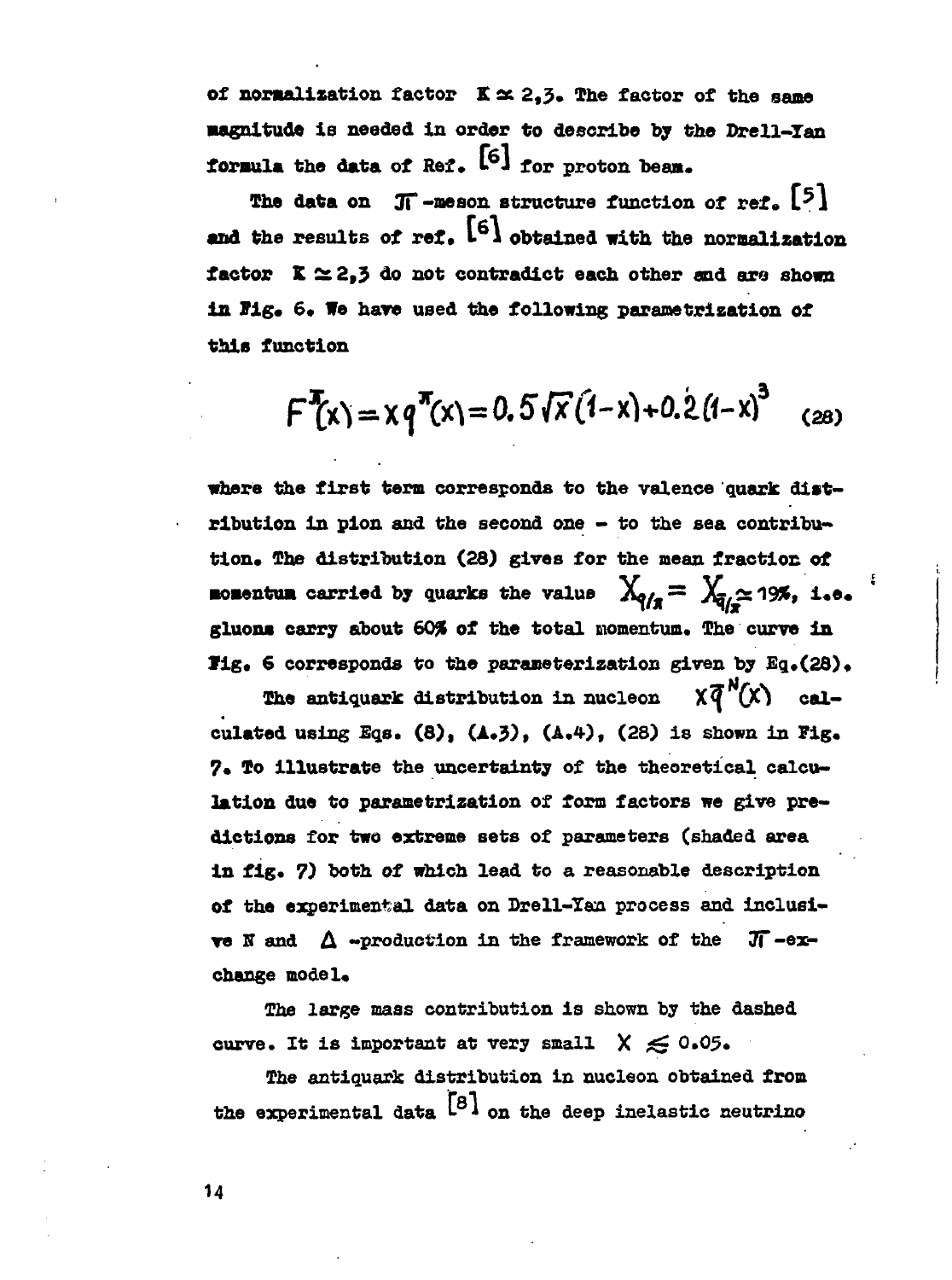scattering is shown in the same figure.

The theoretical calculations agreee with the experimental data. They give for the mean fraction of energy carried by antiquarks in nucleon the value  $\chi_{\pi_L} \simeq$  7-8%. The experimental value of this quantity given by the data of different groups in different energy regions is about 3-8% (see ref.  $[11]$ 

#### Conclusions 5.

In this work we have westigated the first stage of multiperipheral fluctuation - a single emission of "effecti-Te<sup>n</sup> K -meson. In principle, in this approach the whole peripheral structure of the fast hadron (of Amati-Fubini-Stanghellini multiperipheral ladder-type) can be calculated. This distribution, formed at large distances, can be used as the basis (initial condition) for QCD calculations at short distances because hard processes allow one to investigate the short distances hadronic structure. Thus this approach gives the possibility to obtain initial conditions for the evolution equations of quark-gluon distributions in  $\cosh 191$ .

Authors are deeply indepted to L.N.Bogdanova. L.L.Frankfurt, M.I.Strikman, K.A.Ter-Martirosyan and A.V.Turbiner for useful discussions.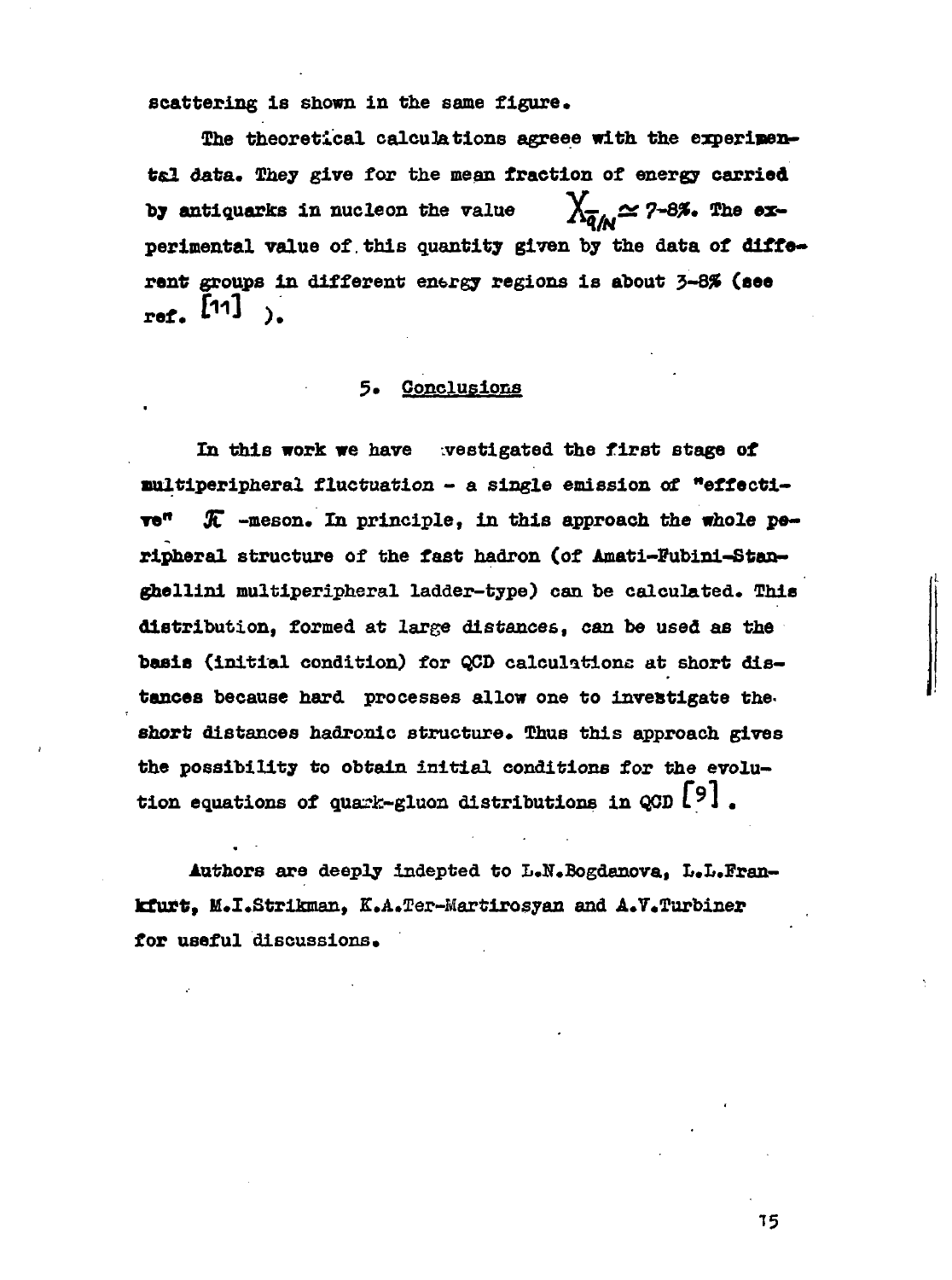## Appendix

 $g_R(t)$  and Here we give expressions for the functions  $G_R(t)$ ,  $R=N$ ,  $\Delta$  . Functions  $g_R^2(t)$  after taking spin average have the form

$$
g_N^2(t) = -g_{NNN}^2 \cdot t
$$
  

$$
g_{\Delta}^2(t) = g_{NN\Delta}^2 \left[ (M_{\Delta} - m)^2 + t \right] \left[ (M_{\Delta} + m)^2 - t \right]^2 / 6M_{\Delta}^2
$$
 (4.1)

where

$$
q_{\pi^{\circ}p p}^2 / 4\pi = 14.6
$$
  

$$
q_{\pi^{\circ}p \Delta^{++}}^2 / 4\pi = 19 \text{ GeV}^{-2}
$$
 (4.2)

Functions  $G_R(t)$ , which include the  $\pi$ -meson propagator and the dependence of JTNR -vertices and  $\pi N$  -cross sections on the square of the vitrual pion mass, have the following form

$$
G_{\mathbf{a}}(t) = \exp\left[ (R_{iR}^{2} + \alpha_{\pi}^{'} \ln 5/\epsilon) (t - \mu^{2}) \right] \times
$$
\n
$$
\int \pi \alpha_{\pi}^{'} / 2 \sin \left[ \pi \alpha_{\pi}^{'} (t - \mu^{2}) / 2 \right] , \quad |t| < |T_{\mathbf{a}}|
$$
\n
$$
\exp\left[ R_{2\mathbf{a}}^{2} (t - T_{\mathbf{a}}) \right] \cdot \pi \alpha_{\pi}^{'} / 2 \sin \left[ \pi \alpha_{\pi}^{'} (T_{\mathbf{a}} - \mu^{2}) / 2 \right], \quad |t| > |T_{\mathbf{a}}|
$$
\n(4.3)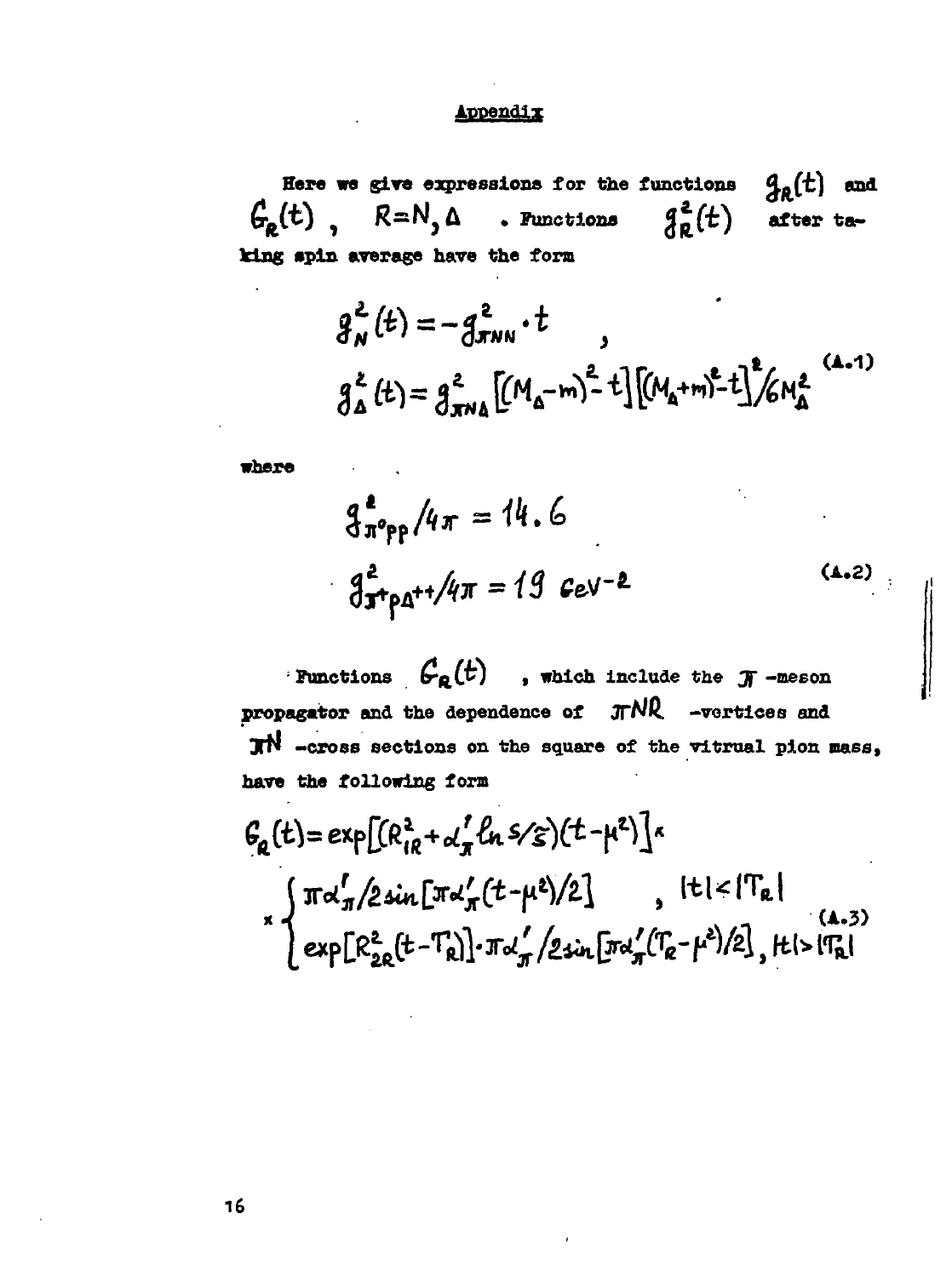The values of parameters form ref. [1], used in our calcu**lations are listed below**

$$
R_{1N}^2 = 0.3 \text{ GeV}^{-2}, R_{2N}^2 = 0.4 \text{ GeV}^{-2}, T_N = -0.5 \text{ GeV}^2 \quad (A.4a)
$$

$$
R_{14}^2 = 0.2 \text{ GeV}^{-2}, R_{24}^2 = 0.7 \text{ GeV}^{-2}, T_{4} = -1 \text{ GeV}^2
$$
 (4.4b)  
 $\alpha'_{\pi} = 1 \text{ GeV}^{-2}$ .

We also use another set of pax meters

$$
R_{1N}^2 = 0.3 \text{ GeV}^{-2}
$$
,  $R_{2N}^2 = 0.4 \text{ GeV}^{-2}$ ,  $T_N = -0.8 \text{ GeV}^2$  (A.5a)  
 $R_{1\Delta}^2 = 0.5 \text{ GeV}^{-2}$ ,  $R_{2\Delta}^2 = 0.74 \text{ GeV}^{-2}$ ,  $T_{\Delta}^2 = -0.7 \text{ GeV}^2$  (A.5b)

**Let us note that both sets of parameters (A.4) and (A\*?) lead to the quantitative description (within experi mental errors) of Drell-Xan process and processes of inclu** sive N and  $\Lambda$  -production, described by the clagrams, which **differ from the diagram of fig» 5 by the substitution of** the cross section of the reaction  $\mathbf{J} \mathbf{N} \rightarrow \mathbf{L} \mathbf{L} \mathbf{X}$  by the **total cross section of**  $\text{J/N}$  -interaction.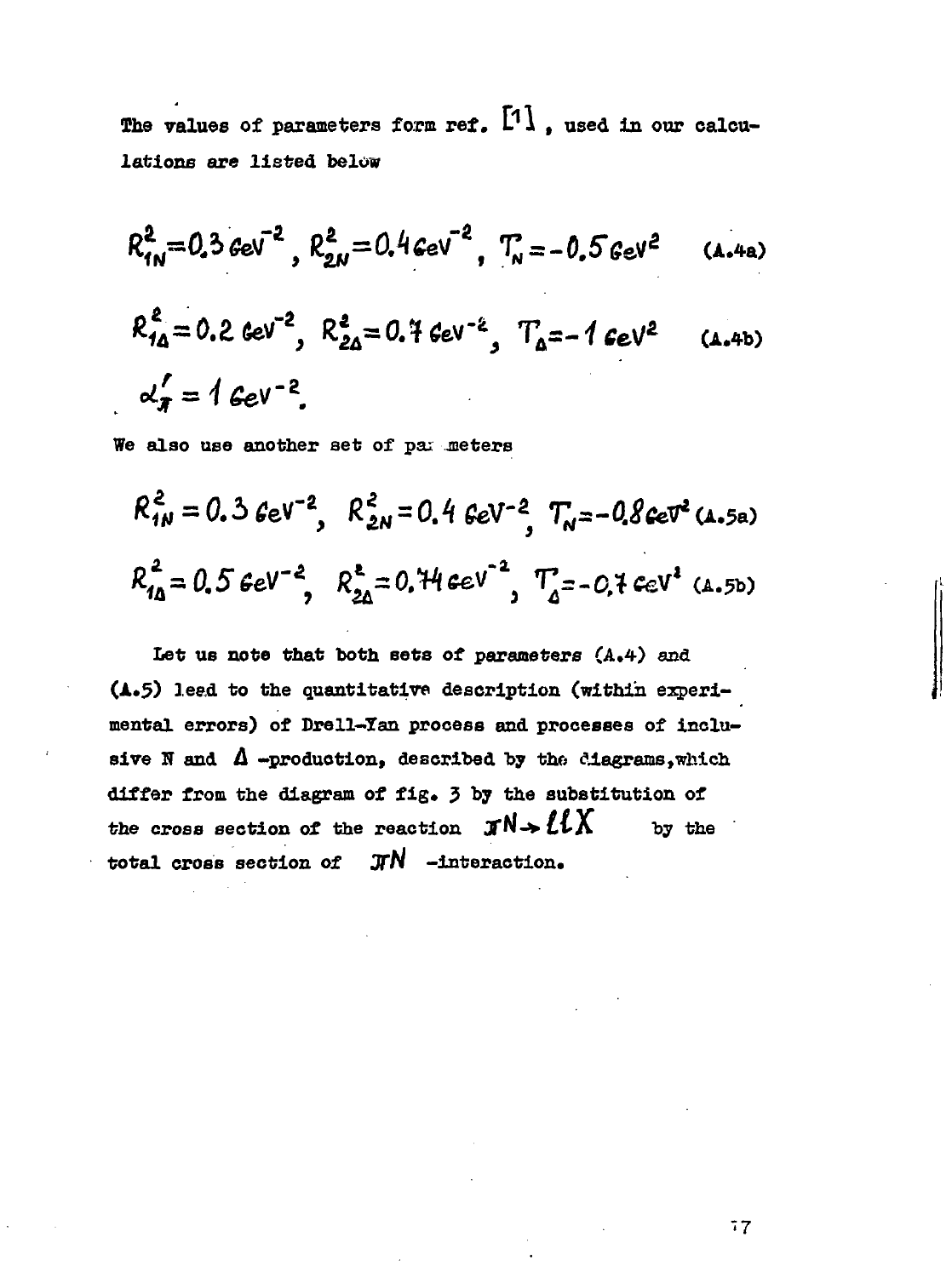| л. | 49 H |  |
|----|------|--|
|    |      |  |

|    | $1 \frac{R}{\text{Varian}}$ | N    | Δ    | $\begin{vmatrix} L. M. \\ (m_R^2 > 2 \text{ GeV}^2) \end{vmatrix}$ | Total |
|----|-----------------------------|------|------|--------------------------------------------------------------------|-------|
| n. |                             | 0.58 | 0.53 | 0.27                                                               | 1.38  |
|    | II                          | 0.47 | 0.57 | 0.26                                                               | 1.31  |
|    |                             | 0.25 | 0.18 | 0.015                                                              | 0.18  |
|    | ${\bf I}$                   | 0.19 | 0.20 | 0.017                                                              | 0.21  |



The diagram illustrating the connection between Fig. 1. the antiquark distributions in nucleon and pion in the framework of  $\pi$ -exchange model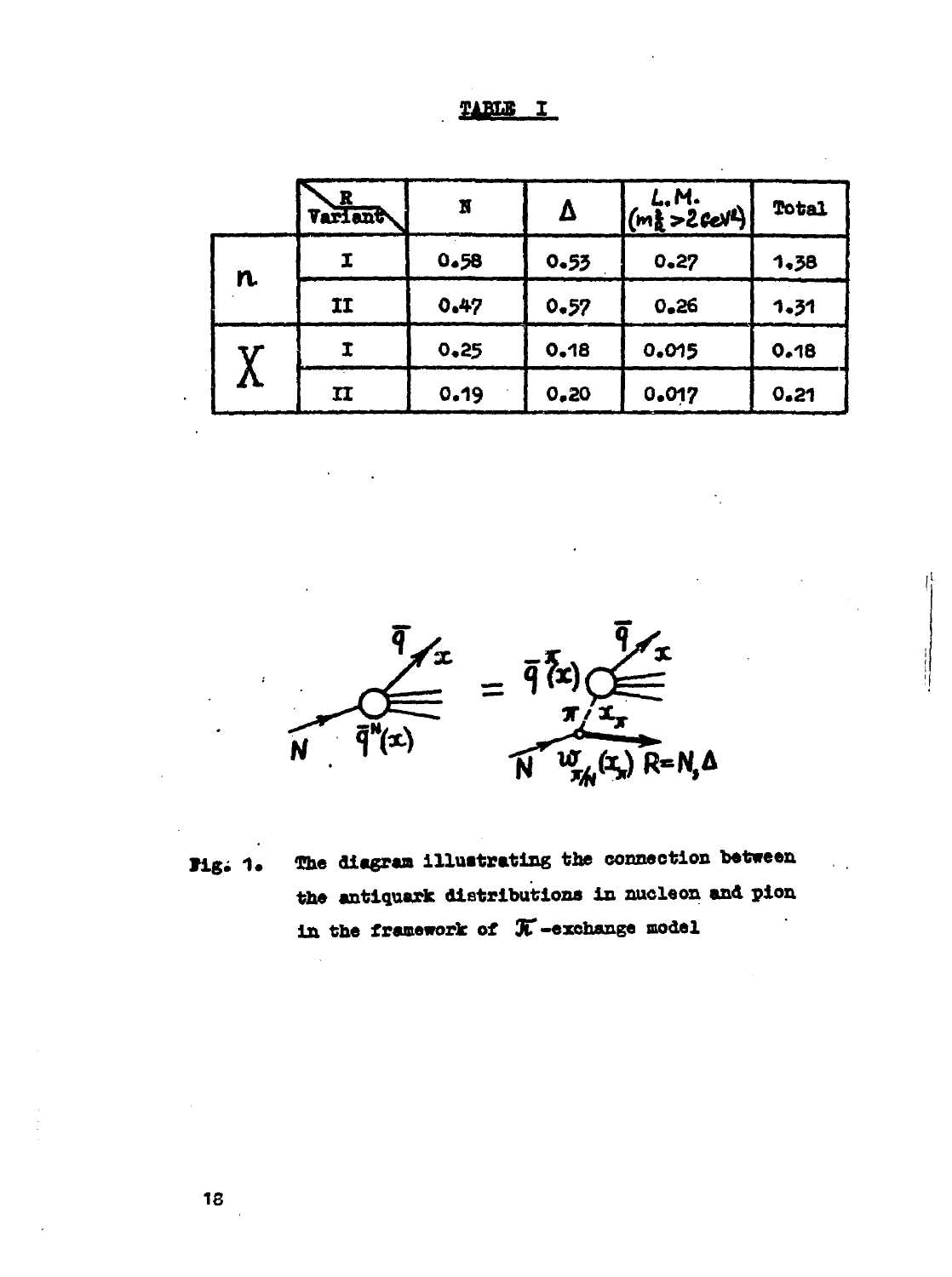

Pig» 2. The diagram of *Ж* -meson exchange, which relates the deep inelastic scattering of leptons on pion and nucleon



Pig. 3. Ihe diagram of *%* -meson exchange, which relates the processes of massive pair production in *Ш* and JtN collisions

19

ŧ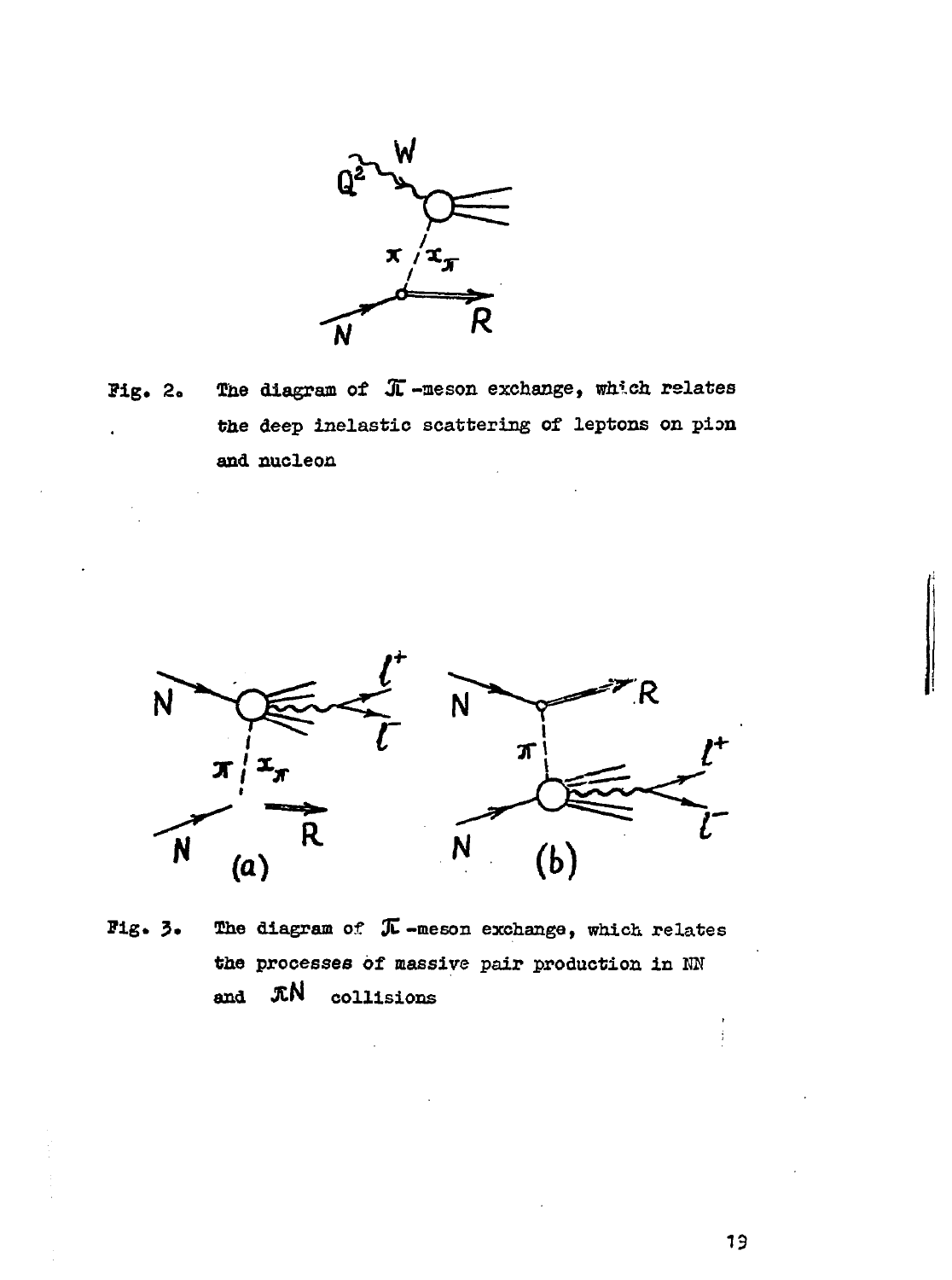

Relation between the kinematical boundaries in Fig. 4. the rapidity variables  $y$  and  $\widetilde{y}$ .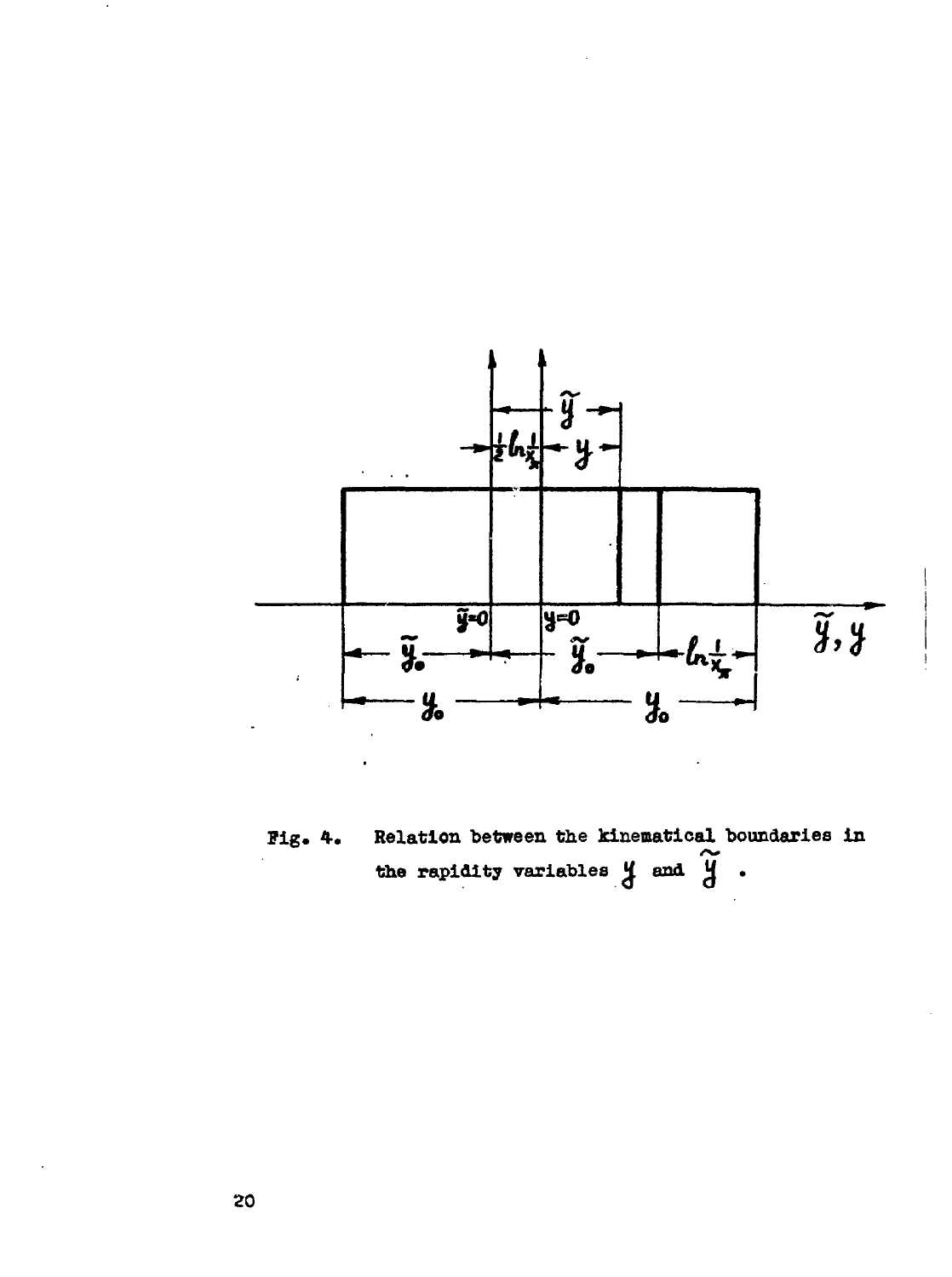

The distributions  $W^{(M)}(X_{\pi})$ ,  $W^{(\Delta)}(X_{\pi})$ ,  $W^{(\mu,\mu)}(X_{\pi})$  and  $Fig. 5.$  $\omega_{\pi/\!\!{}N}^{\phantom{\dagger}}\,( \mathbf{x}_{\pi}^{\phantom{\dagger}})$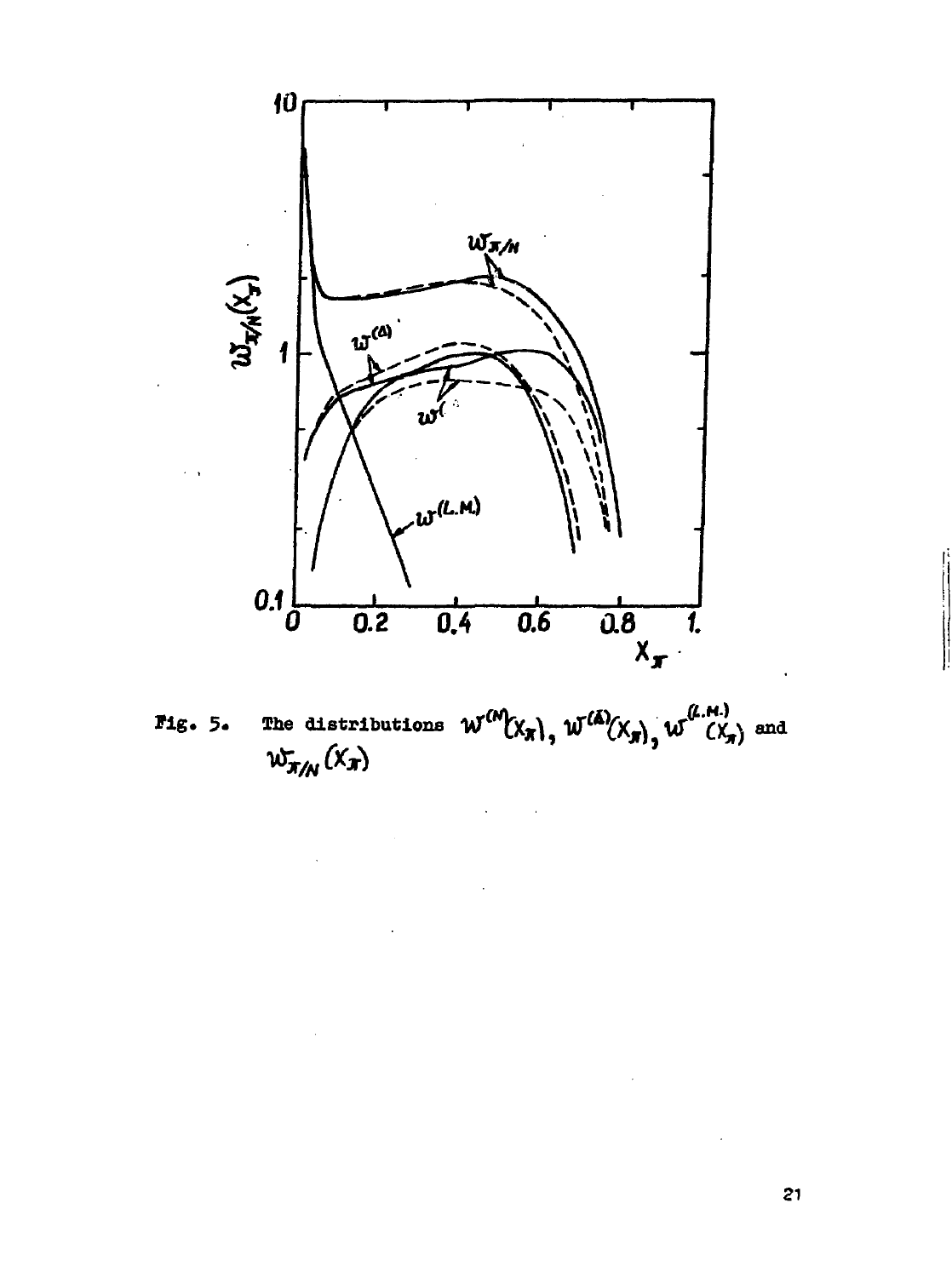

Structure function of  $q(\overline{q})$  in  $\overline{J}$  -meson from<br>ref. [5,6].

al mere mond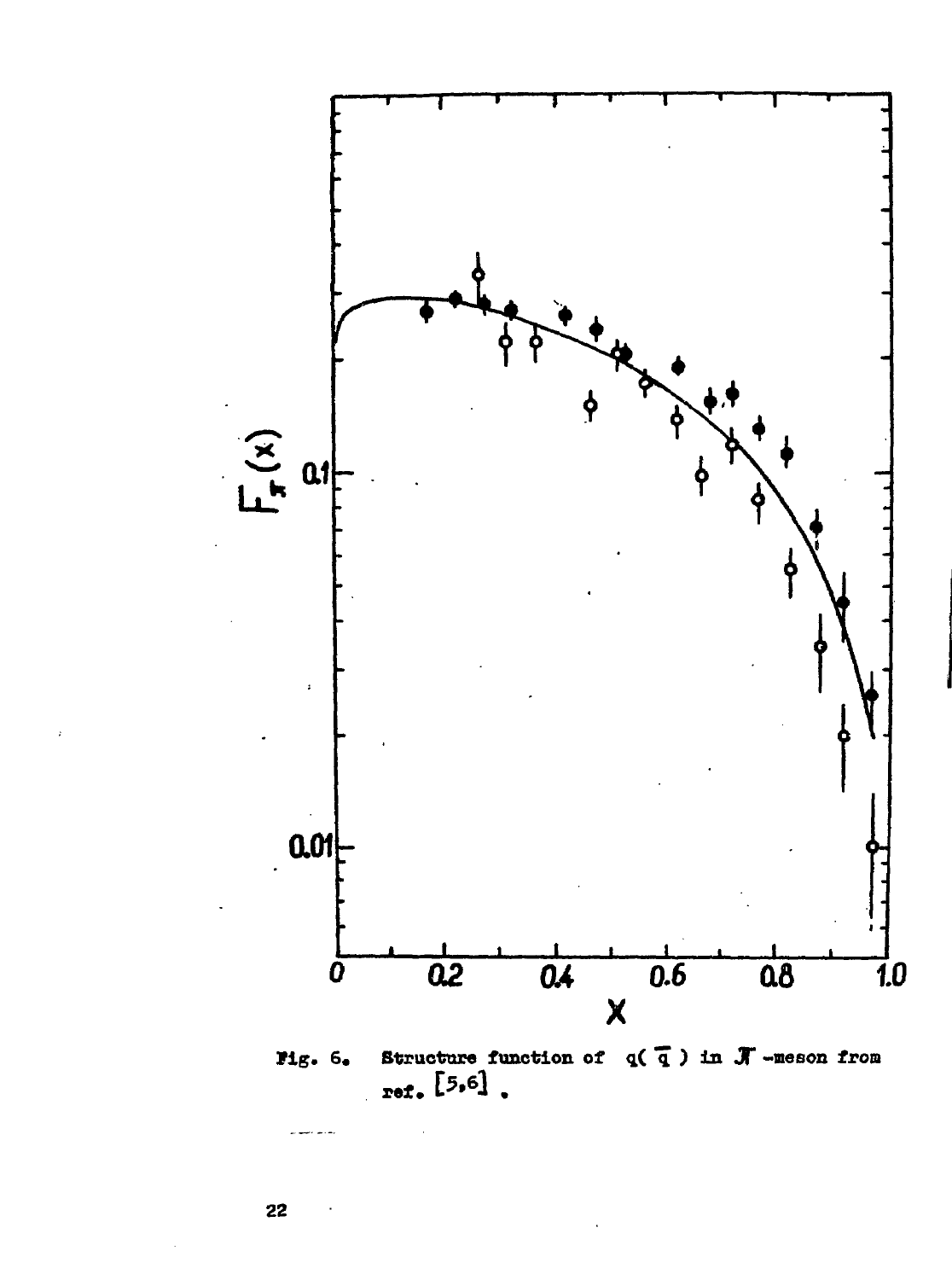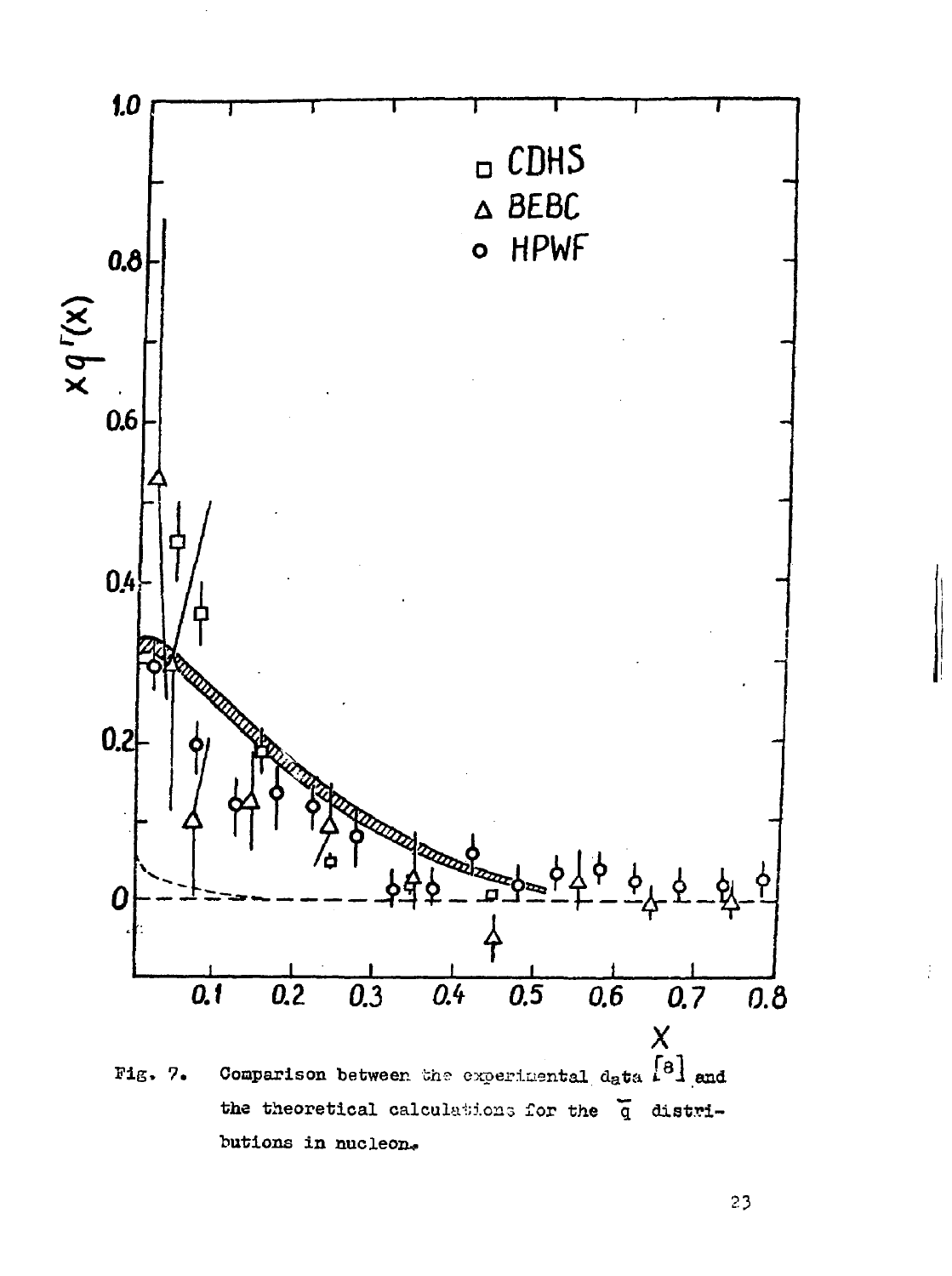- 1. G.G.Arakelian, K.G.Boreskov. Preprint ITEP-138 (1979); **Tadern.Fiz., 31, 1578, 1980**
- 2. K.G.Boreakov, A.V.Turbiner. Yadern.Fiz., 29, 761, 1979
- **3\* G.G. Aratelian, K.G.Boreskov. Tadern.Piz., 22» 1619,1979**
- **<sup>4</sup> . S.D.Drell, T.M.Tan. Phys.Rev.Lett., 22» 316, 197О; inn.Pbye., S§, 578, 1971**
- **. 5» C.B.NewBan et al. PliyB.Rev.Lett., 4£, 951,, 1979**
	- 5. J.Badier et al. CERN/EP 79-67, 1979; CERN/EP 79-137, 1979
	- **7. R.Moore, University of Michigan, Preprint 1979**
	- **8. W.G.Scott. CEBN/EP/PHIS 78-37, 1978; A.Benvenuti et al. Pnys.Rev.bett., 22» 43<sup>1</sup>7 (1979)» J.G.H. de Groot et al. Zeitscarilt fur Physik С, Д., 1Ч-3 (1979)**
	- **9. G.Altarelli, G.Parisi, Nucl.Phys., B126. 298 (1977)» Tu.I.Dokshitzer, D.I.Dyakonov, S.I.Troyau. Proceedings** of the 13-th INPI Winter School on Nuclear and Elementa**ry Particles Physics, v.1, p.5, Leningrad, 1978**
- **10. Z.G.Boreskov, A.B.Kaidalov, L.A.Ponomarev. Tadern.Piz., 32, 1103, 1974**
- **11. I.S.Teukerman. Preprint ITEP-85, 1979»**

ş.